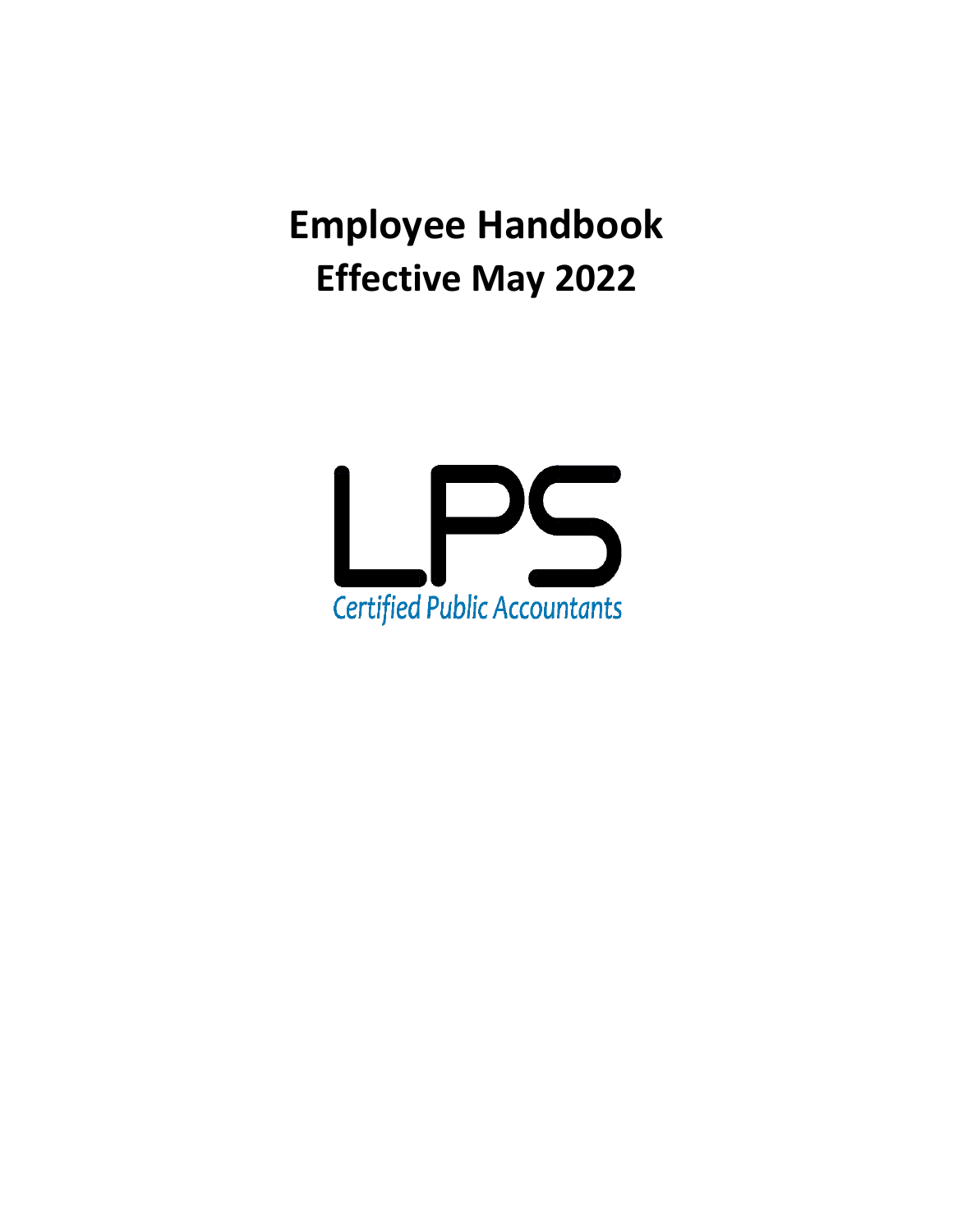# Table of Contents

| Introduction                                                   | 1              |
|----------------------------------------------------------------|----------------|
| Office Hours and Paid Holiday Policy                           | $\overline{2}$ |
| Attendance, Overtime, Punctuality, and Working Remote Policies | 4              |
| <b>Dress Code</b>                                              | 6              |
| Paid Time Off Policy                                           | $\overline{7}$ |
| Parental Leave                                                 | 9              |
| <b>Rest Periods</b>                                            | 10             |
| <b>Meal Periods</b>                                            | 11             |
| <b>Expense Reimbursement Policy</b>                            | 12             |
| Firm Credit Card Policy                                        | 14             |
| Statement of "At Will" Employment Status                       | 15             |
| Confidentiality                                                | 16             |
| <b>Internet Usage Policy</b>                                   | 17             |
| Conflict of Interest and Corporate Ethics                      | 19             |
| <b>Sexual Harassment Policy</b>                                | 21             |
| <b>Discrimination Harassment</b>                               | 24             |
| Firm Policy on Trust Administration                            | 25             |
| <b>Statement on Outside Employment</b>                         | 26             |
| Fraternization                                                 | 27             |
| Employment of Relatives, Domestic Partners, Etc.               | 28             |
| Drug and Alcohol-Free Workplace                                | 29             |
| Firm Employee Benefits And 401(K) Plan                         | 31             |
| Firm Cell Phone Plan Options                                   | 32             |
| <b>Terminable Offenses</b>                                     | 33             |
| <b>Best Practices</b>                                          | 34             |
| Firm Handbook Agreement                                        | 38             |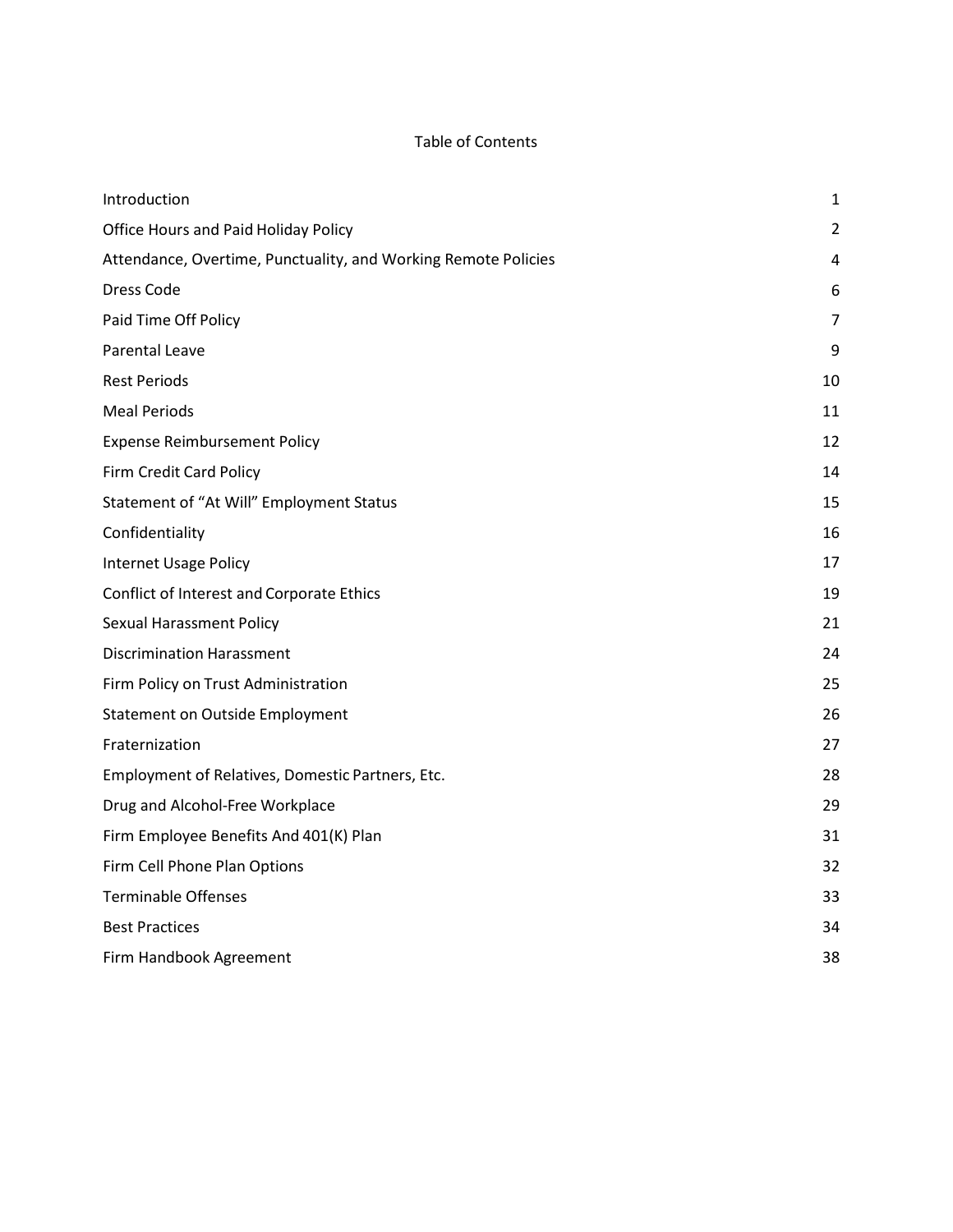

# **INTRODUCTION**

<span id="page-2-0"></span>This handbook has been created for the education and continual guidance of all firm staff. It contains firm policies, procedures, benefits, expected behaviors and other necessary information all personnel must be aware of to successfully conduct business in an organized, efficient, and ethical manner.

Please review all information described in this handbook. You will be asked to affirm that you have read the handbook and understand and agree to abide by all policies contained herein and acknowledge your receipt of this employee handbook.

This handbook shall supersede and replace all prior versions of policy, procedure, agreements, and understandings, oral or written, between the firm and staff.

The firm employee handbook is not a contract of employment nor is it intended to create contractual obligations for the firm of any kind. The firm reserves the right to deviate from or change the policies, procedures, benefits and working conditions described in this handbook for any reason and without prior notice.

Welcome to the team!

Bret Harrison Partner Linger, Peterson & Shrum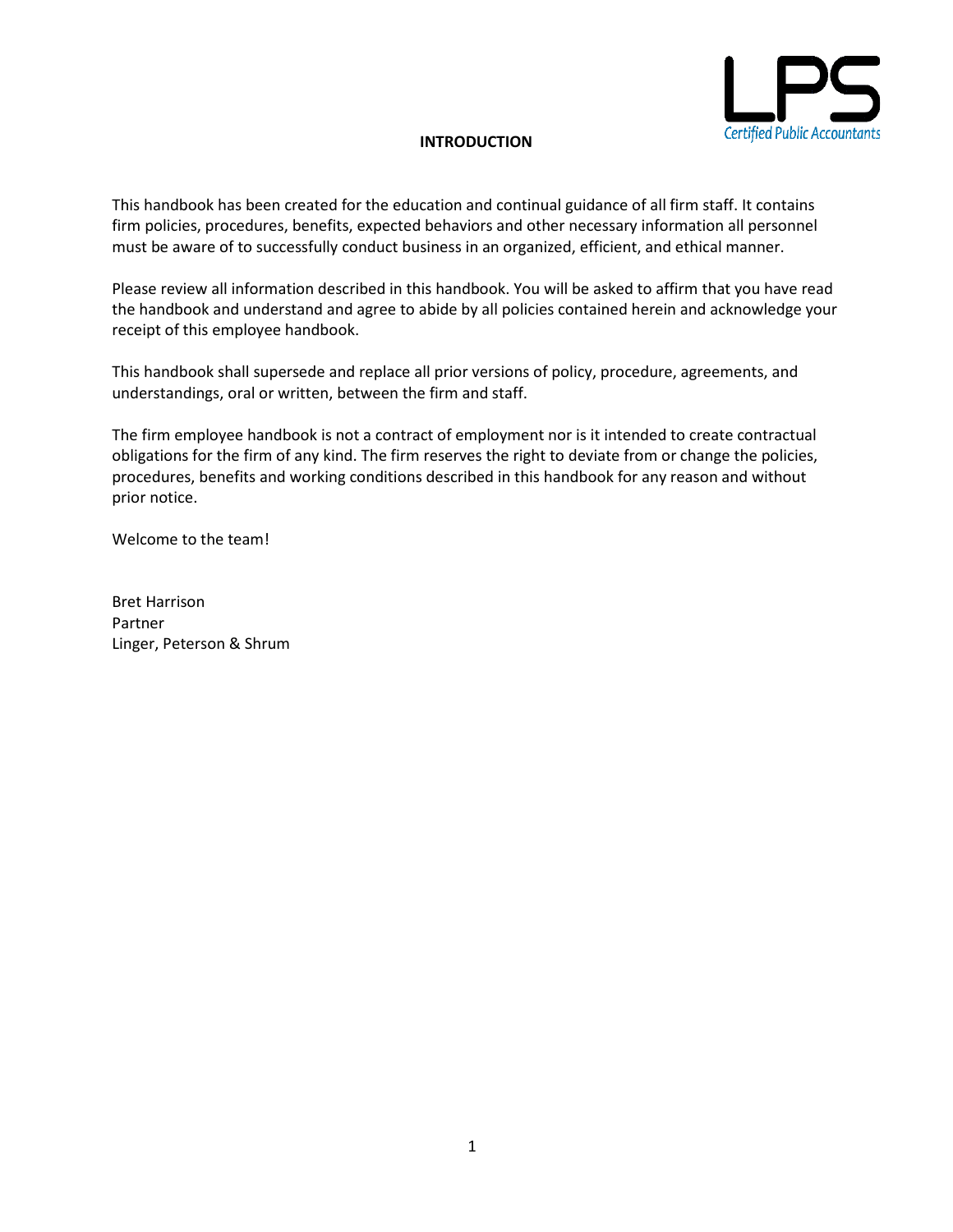# <span id="page-3-0"></span>**Office Hours**

Our official "client facing" office hours are as follows:

**Labor Day through January 31** – Monday through Friday, 8 am to 5 pm, business casual dress Monday through Thursday and casual dress on Friday (see dress code policy).

**February 1 through the day after Tax Day** – Monday through Friday, 8 am to 5 pm, business casual dress.

**Day after Tax Day through Memorial Day** – Monday through Friday, 8 am to 5 pm, casual dress unless clients are scheduled for meetings in the office.

**Memorial Day to Labor Day** – Monday through Thursday, 8 am to 4:30 pm, casual dress. We are closed on Fridays, including the Friday before Memorial Day weekend.

Please note that during periods of heavy client work, late hours and weekends may be required.

## **Paid Holidays**

The firm recognizes ten days during the year as paid holidays for its regular, benefits eligible employees. Contractors and other non-employee staff are not eligible for holiday pay. The office is closed on the following days:

- New Year's Day
- LPS Day (day after Tax Day)
- Memorial Day
- $\bullet$  4<sup>th</sup> of July
- Labor Day
- Thanksgiving Day
- Day after Thanksgiving
- Christmas Eve
- Christmas Day
- Day after Christmas, or to be determined by the firm if the holiday falls on a weekend

## **Guidelines**

- 1. Employees who are regularly scheduled to work 30 hours or more per week are eligible for holiday pay.
- 2. Holiday pay is the regular straight time rate for the number of hours in a regular workday.
- 3. When the holiday falls on Saturday, the preceding business day will be considered the firm holiday. When the holiday falls on Sunday or any other non-business day, the following business day will be the firm holiday or as is customarily observed by our clients and other businesses.
- 4. Employees are not allowed holiday pay while in an out-of-pay status such as leave-ofabsence, layoff or while receiving short-term disability payments.
- 5. Full-time hourly employees will be paid at the regular straight time rate, in addition to the paid holiday. Contractors and other non-employees who work during a firm holiday will be paid at their regular straight time rate.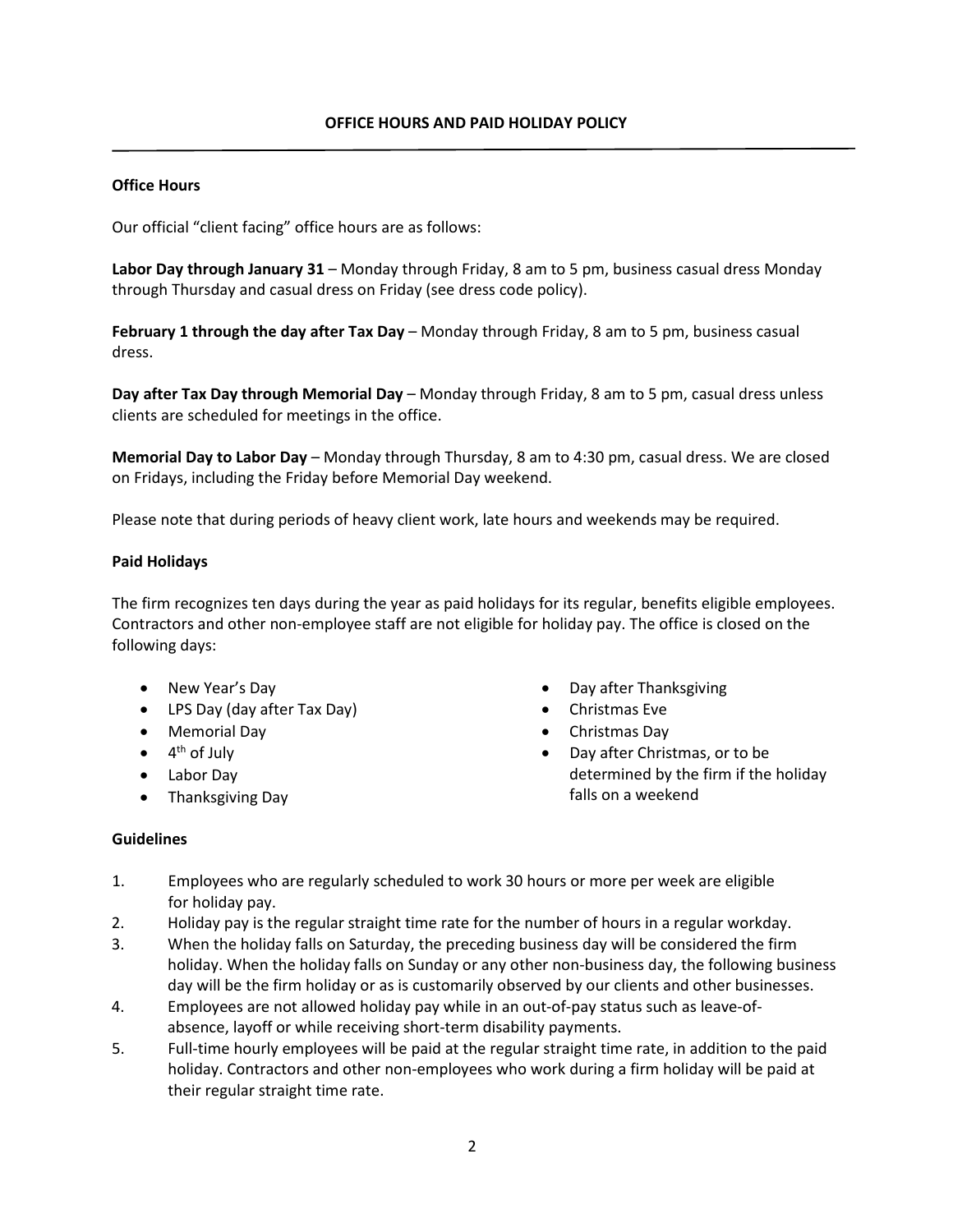## **Summer Fridays**

From Memorial Day to Labor Day, the firm is closed on Fridays, including the Friday before Memorial Day ("summer Fridays"). Employees will continue to be paid as if they worked a full eight-hour day. Should employees be required to work on a summer Friday, they will not receive double-pay for that day. Should the 4<sup>th</sup> of July holiday, as observed, fall on a summer Friday, the holiday will replace the summer Friday and no additional day off will be provided.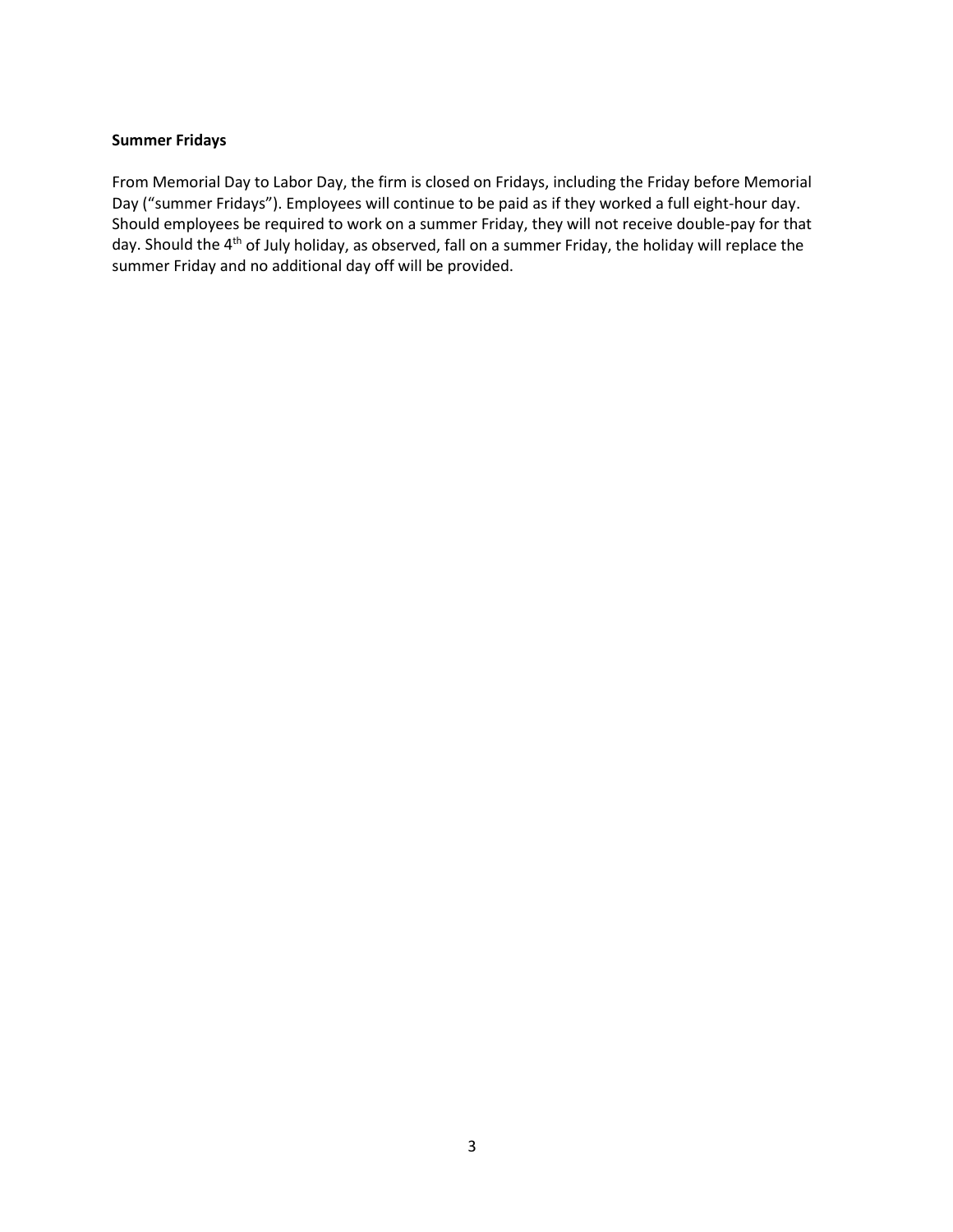# <span id="page-5-0"></span>**ATTENDANCE, OVERTIME, PUNCTUALITY, AND WORKING REMOTE POLICIES**

The firm believes that general absence policies are necessary to provide for a smooth-running office and the very best service for our clients. Regular attendance is a condition of employment. Employees are responsible for making every reasonable effort to be present as scheduled: arriving, leaving, taking breaks on time and providing timely notice of situations affecting attendance.

Progressive disciplinary action relative to occurrences of non-preapproved absences is administered on a rolling 12-month basis. For example, if an employee is absent on March  $3^{\text{rd}}$ , June  $7^{\text{th}}$  and October 15<sup>th</sup> through 18<sup>th</sup> during the year, they have three occurrences in total; consecutive absences count as one occurrence. As of March 3<sup>rd</sup> the following year, the first occurrence would roll off and the employee now has two occurrences. This same pattern repeats itself throughout each 12-month period.

Administration of formal discipline is as follows:

- First and second occurrences: no disciplinary action
- Third occurrence: Verbal warning, documented coaching session
- Fourth occurrence: Written warning, documented coaching session
- Fifth occurrence: Final Written Warning, documented coaching session
- Sixth occurrence: Termination

All employees who use a sick day must contact the office manager by telephone call or text message and receive confirmation from the firm regarding their absence. Firm management is responsible for maintaining attendance records and for advising all staff regarding attendance.

Vacation, paid holidays, jury duty, bereavement, job-related injuries, lack of work, military leave, and temporary lay-off do not count as an occurrence. Pre-approved time off requests such as doctor visits and dental appointments will be deducted from accrued paid-time off but will not count as an occurrence.

An employee's request to leave work early may be considered by the supervisor. Approval of such absences will be based upon staffing needs. These exceptions do not count as an occurrence. If an employee leaves work early, without authorization, more than 30 minutes before the end of their shift, this will count as one occurrence.

The firm's Paid Time Off policy and its regulations are financial provisions and indicate an entitlement to time off, but in no way indicate the amount of sickness-related absence to which an employee is entitled.

The firm reserves the right to require an employee to submit a doctor's note in the event of repeated absences for medical reasons or in the event of medical absences exceeding three consecutive business days.

This policy does not require an employee to reveal medical, illness, or injury information to management or any firm personnel. However, an employee can do so voluntarily if they choose.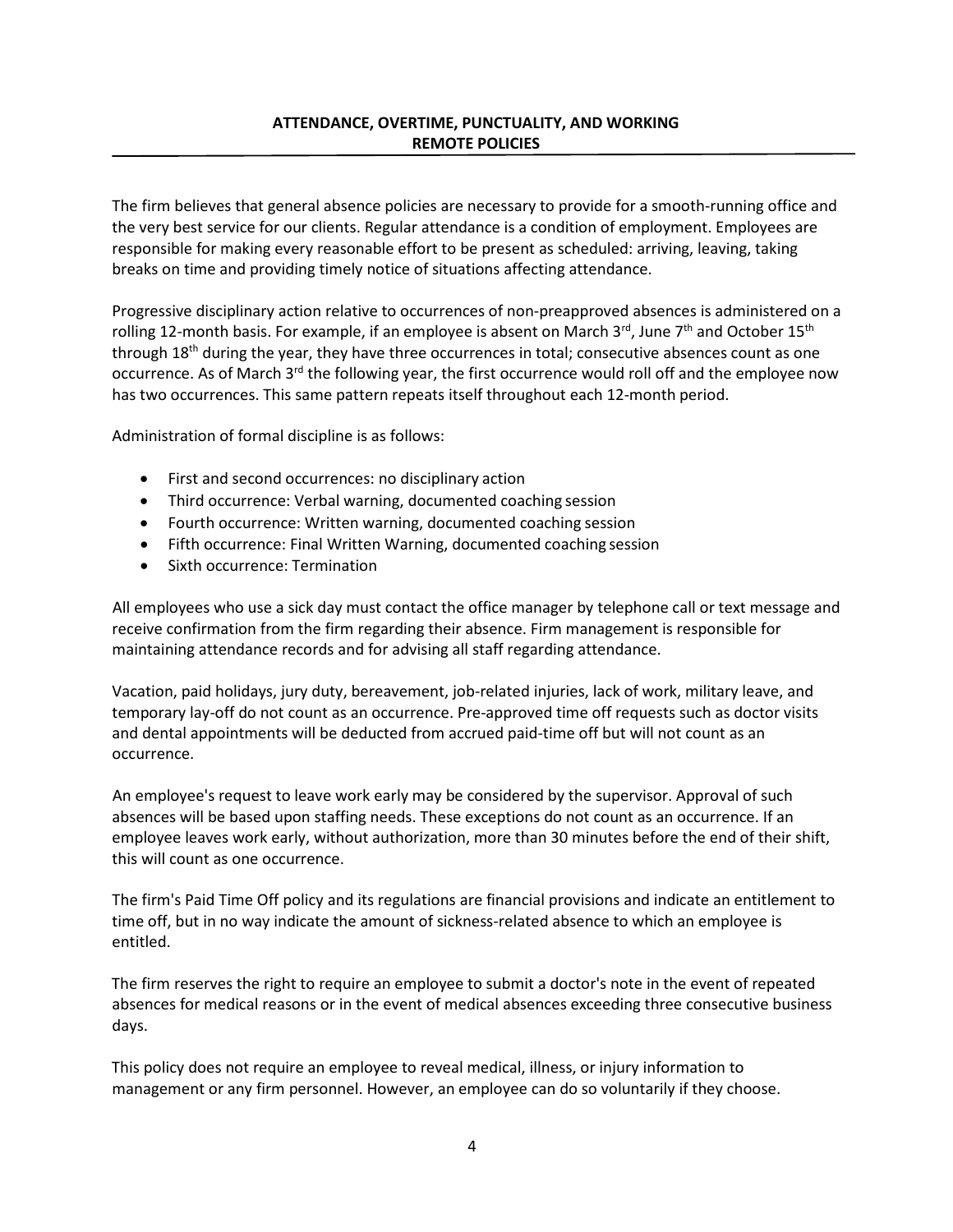## **No Call No Show**

Not reporting to work and not calling to report an absence is considered a No Call No Show and is a serious matter, creating concern for employee welfare and increased administration burdens. The first occurrence of a No Call No Show will result in a final written warning. A second, separate offense may result in termination of employment with no additional disciplinary steps.

Any No Call No Show lasting three days will be considered job abandonment and result in the immediate and voluntary resignation of employment.

Management may consider extenuating circumstances when determining discipline for a No Call No Show. For example, if the employee was in a serious accident, was hospitalized or otherwise unable to communicate, the firm reserves the right to exercise discretion in such cases.

## **Overtime Rules for Nonexempt Employees**

Nonexempt employees are entitled to overtime pay when working more than 8 hours in a day or more than 40 hours per week. The rules are:

- A nonexempt employee working more than 8 and up to 12 hours in a day and for the first 8 hours worked on the seventh consecutive day of work in a work week will be paid at one and a half times the employee's regular rate of pay.
- A nonexempt employee working in excess of 12 hours in any workday and for all hours worked in excess of 8 hours on the seventh consecutive day of work in a work week will be paid at double the employee's regular rate of pay.
- All overtime must be pre-approved by a supervisor. A couple of times per year a blanket approval for a specified number of hours of overtime may be sent out based on workload.

## **Punctuality**

The firm opens at 8:00 am, that is the start time for all employees. We offer a 30-minute grace period that is expected to be made up at the end of the day if used. Employees are not allowed to make up used grace period time by shortening their lunch or 10-minute breaks. The firm closes at 5:00 pm, everyone is expected to work a minimum of 8 hours per day, with two 10-minute breaks, and one 60 minute lunch. The blanket exception to this rule is when we operate during summer hours, which shortens the minimum lunch requirement to 30 minutes, and the firm closes at 4:30 pm. Exceptions will be made if an employee worked more than three hours of overtime the night before. Flexibility is available upon approval by a supervisor (i.e. needing to leave 30 minutes early for a doctor appointment).

#### **Working Remote**

Employees may work remotely up to one day per week on a pre-approved basis. Requests must be submitted at least one business day prior to the requested date. If a request is not approved by the requested date, the request is considered denied. Approval is contingent on productivity and firm needs.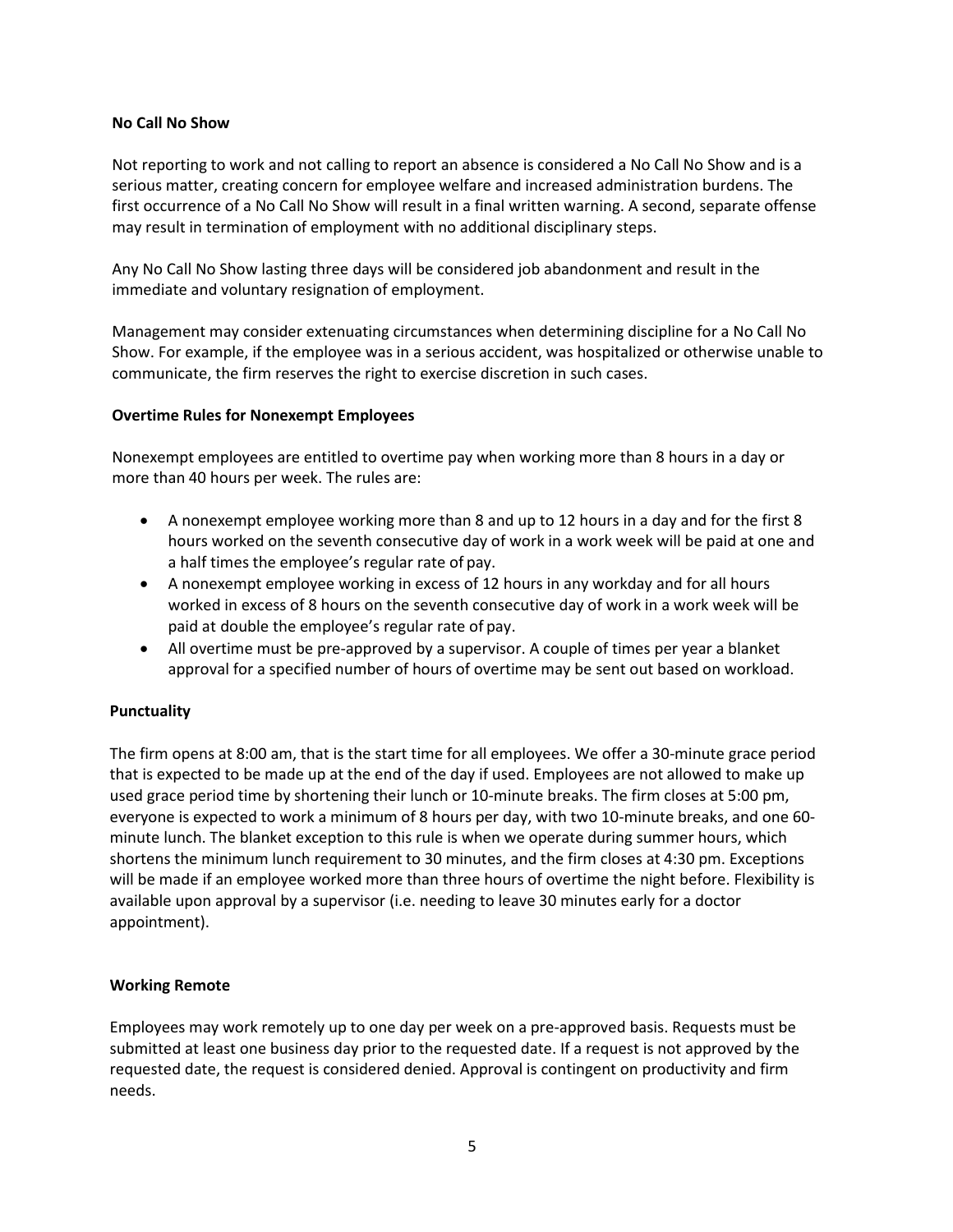## <span id="page-7-0"></span>**DRESS CODE**

The firm strives to maintain a workplace environment that is well functioning and free from unnecessary distraction and annoyances. As part of that effort, the firm requires employees to maintain a neat and clean appearance that is appropriate for the workplace setting and for the work being performed. As professionals who serve and do business with other professional organizations, our manner of dress and the impression we present in our daily operation is extremely important, both in the office and when working in client offices.

The following guidelines apply to business casual attire:

- For men, business casual attire includes a collared dress shirt, sport coat, dress trousers, khakis, and dress shoes
- For women, business casual attire includes tailored pantsuits, businesslike dresses or skirts, coordinated dressy separates worn with or without a blazer, and conservative shoes

There will be certain days throughout the year, based on the seasonality of our business, where employees will be allowed to follow a casual dress code of wearing the following:

- Blue jeans, skorts, capris
- Collared shirt or blouse
- Appropriate shoes that go with a more casual outfit

Firm management will notify staff of days when it is appropriate to follow the casual dress code policy.

Tank tops and all other sleeveless clothing, crop tops/midriffs, shorts, beachwear, exercise attire, leggings, and any revealing clothing are never allowed to be worn during business hours.

Employees who are not compliant with the dress code will be asked to leave and change into appropriate attire; this time will be unpaid.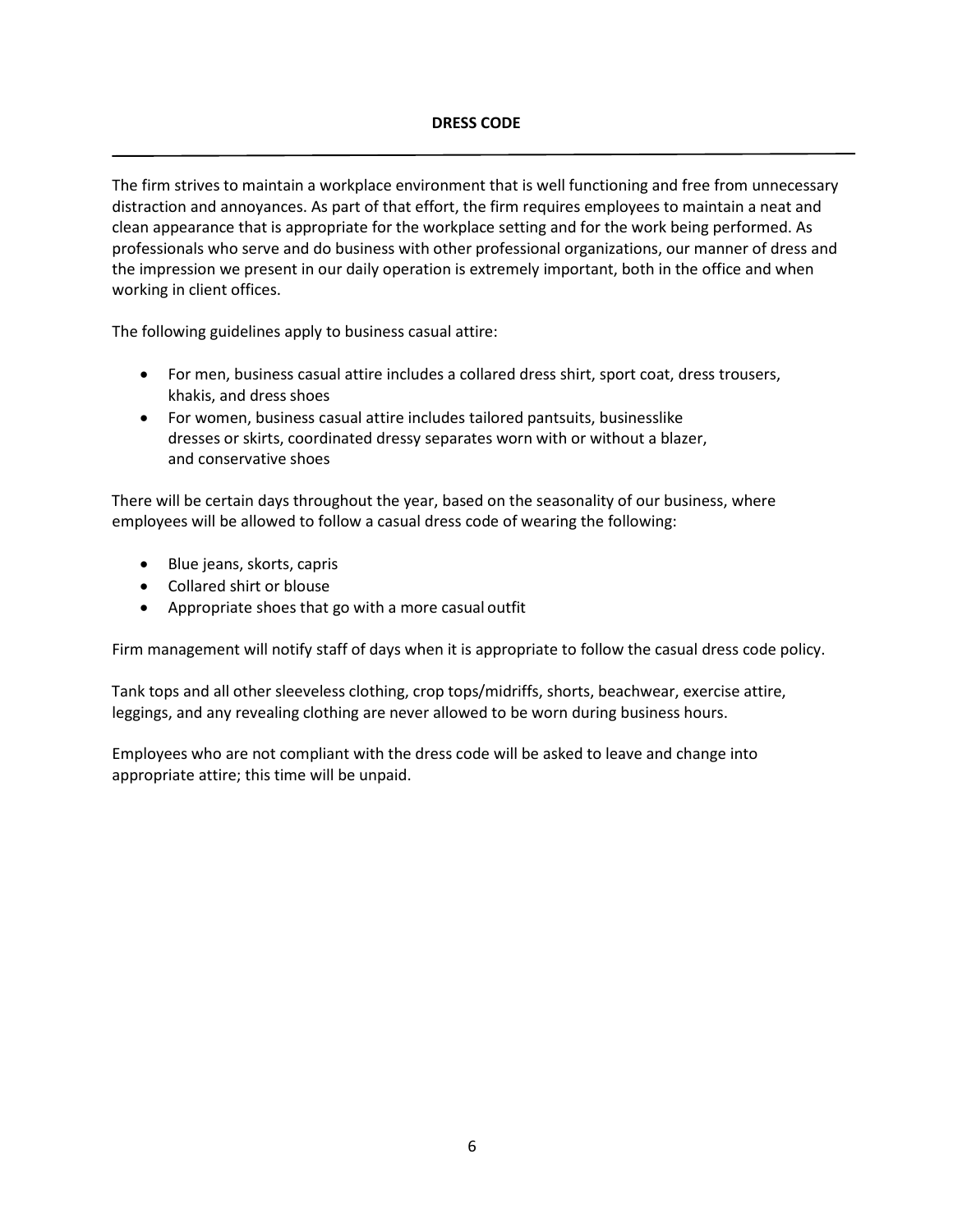## <span id="page-8-0"></span>**PAID TIME OFF POLICY**

Paid time off (PTO) provides you with the flexibility to use your time off to meet your personal needs, while recognizing your individual responsibility to manage your paid time off.

You will accumulate a specified amount of PTO as you work and it is up to you to allocate how you will use it - vacation, illness, caring for children, school activities, medical/dental appointments, leaves of absence, personal business, jury duty, bereavement, emergencies, etc. The firm may require you to use any unpaid PTO during disability or family medical leave, or any other leave of absence. The amount of PTO earned will depend on your length of your service with the firm.

PTO does not replace the firm's holiday calendar. The firm will continue to have designated paid holidays each year according to the yearly holiday schedule.

Contractors and all other non-employees of the firm are not eligible for PTO, PTO pay, or any and all other time off-related benefits.

#### **Eligibility**

You are eligible to accrue PTO as a full-time employee if you are scheduled to work at least 40 hours per week. Part-time employees, who are regularly scheduled to work less than 40 hours per week, are not eligible to accrue PTO.

#### **Deposits into Your PTO Account**

The amount of PTO you accrue each year with the firm is based on years of service and employment status. PTO is accrued as you actively work for the firm; you will not accrue PTO time while you are on leave of absence, suspension by the firm, or any other type of unpaid absence.

## **Accrual Schedule for Full-Time Employees**

| <b>Years of Service</b> | Hours Accrued per<br><b>Biweekly Pay Period</b> | Hours Accrued per Year | Maximum Annual<br><b>Accrual Hours</b> |
|-------------------------|-------------------------------------------------|------------------------|----------------------------------------|
| $0 - 1$                 | 3.0769                                          | 80                     | 176                                    |
| $1 - 2$                 | 4.6154                                          | 120                    | 176                                    |
| $2+$                    | 6.7692                                          | 176                    | 176                                    |

#### **Maximum Time Accumulated**

Employees may carry over unused PTO time from year to year, however, there is a cap on the amount of PTO time you can accumulate. This encourages you to use your PTO and allows the firm to manage its financial obligations responsibly. Once you reach your cap, you will not accumulate any more PTO until you use some of the time in your account and drop below the cap. After your balance goes below the cap, you will begin accruing PTO again based on the published schedule of accrual. Employees will not receive retroactive credit for time worked while you were at the cap limit. PTO accrual is capped at 176 hours (22 eight-hour days).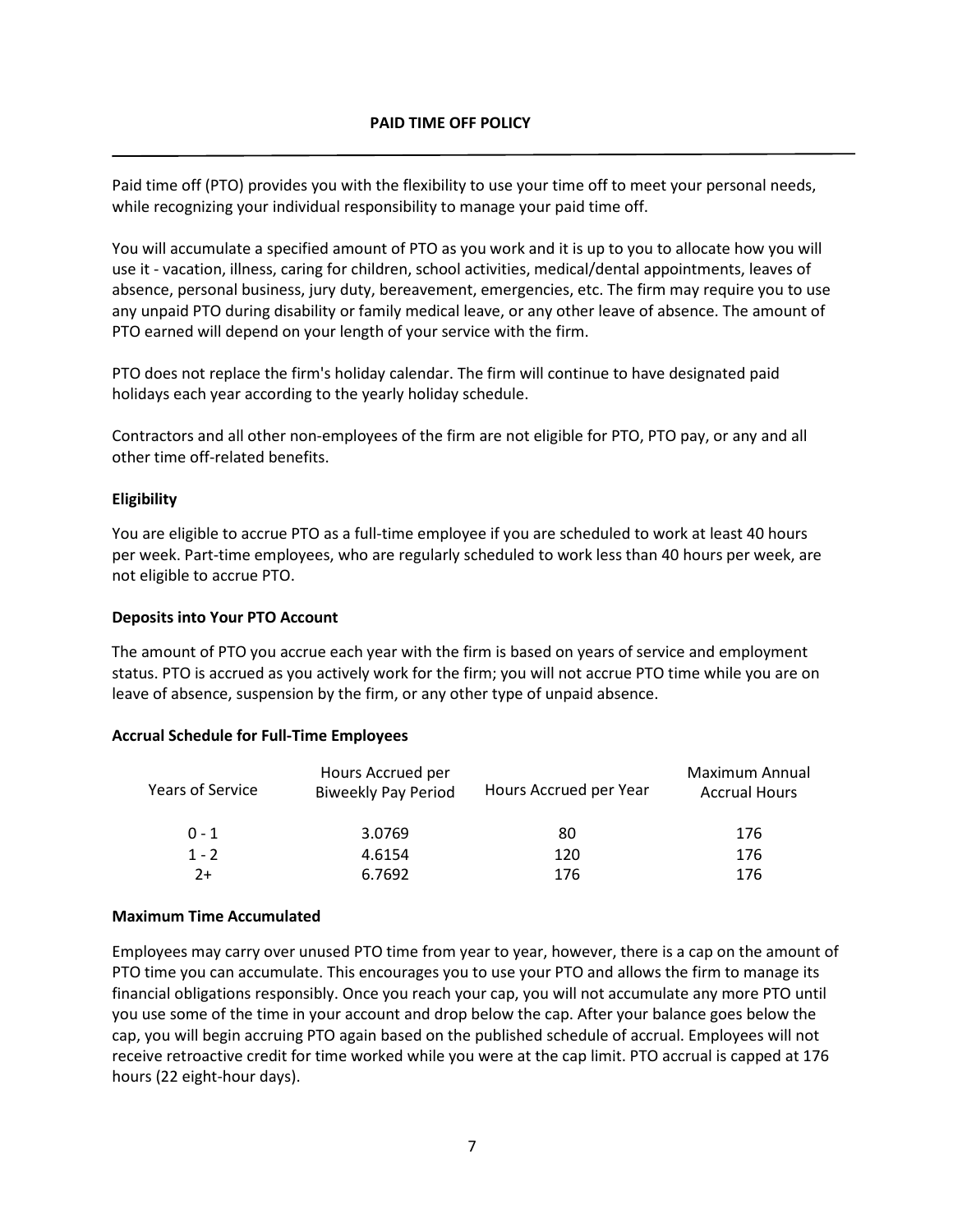## **Paid Sick Leave Accrual for Part-Time Employees**

Part-time employees working at least 30 days in California, will earn one hour of paid sick leave (PSL) for every 30 hours worked. Unused PSL can be rolled over to the next year (for one year only) and is capped at 48 hours or 6 days per year. Accrued PSL can be used beginning on the 90<sup>th</sup> calendar day of employment and may be limited to 24 hours per year.

#### **Termination**

If your employment is terminated by the firm or you otherwise leave the firm, you will be paid for all accrued, unused PTO when you are separated by the firm. This does not include paid sick leave for part-time employees.

#### **Management of PTO**

You are responsible for managing your PTO account. It is important that you plan ahead for how you will use your time. This means developing a plan for taking vacations, as well as doctor appointments, personal business, etc. It also means holding some time in "reserve" for the unexpected, such as emergencies, illnesses, jury duty, bereavement, etc.

The amount of PTO accrued, used, and available will appear on each paycheck stub throughout the year. Please reference these hours for tracking and overall personal management of PTO.

#### **Notice and Scheduling**

You are required to provide your supervisor with reasonable, advance notice to obtain approval prior to using PTO. This allows for you and your supervisor to prepare for your time off and ensure all staffing needs are met.

There may be occasions, such as sudden illness, when you cannot notify your supervisor in advance. In those situations, you must inform your supervisor of your circumstances as soon as possible.

You must use PTO if you work less than eight hours total during regular business hours, on any given regular workday, unless approved in advance by your supervisor.

Employees must use a Time Off Request form to submit all requests for PTO. No PTO can be taken without the express approval of the firm management.

As providing reliable and consistent client service is our top priority, please use your best judgment when scheduling PTO as to not interfere with our clients' needs. The firm holds the right to deny, cancel, or modify any PTO request, whether pre-approved or otherwise, according to client demand and business needs.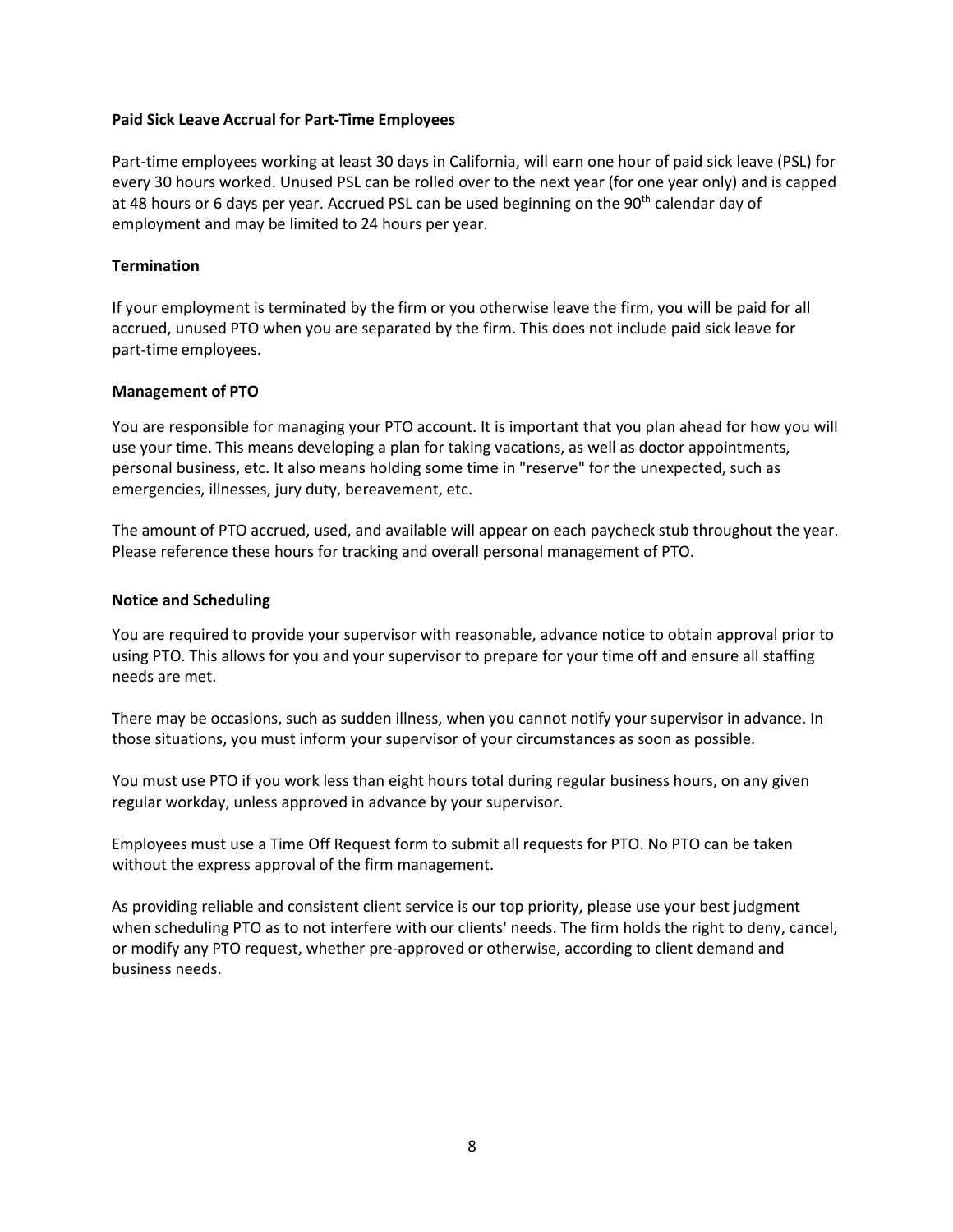#### **PARENTAL LEAVE**

<span id="page-10-0"></span>LPS employees are eligible to take up to 12 weeks of parental leave within one year of the birth of their child or adoption; The leave does not need to be taken consecutively.

The employee may take leave in increments of no less than one week at a time, with the exception of two times, in accordance with the California Family Rights Act (CFRA). All leave must be used within one year of the birth or adoption of their child.

If the employee applies for Paid Family Leave (PFL) through the State of California Disability, then the firm will supplement disability payments, up to 40% of the employee's full-time wages, so that their disability payments, combined with the firm's supplemental wages, equal their normal full-time wage. These supplemental wages will be paid for up to 8 weeks.

Additionally, the firm will pay the employee 50% of their wages for 4 weeks, outside of the 8-week PFL time period.

If an employee chooses to exercise both the PFL 8-week period, and the 4-week period with 50% pay, the total leave granted will equal 12 weeks. With 4 of those weeks at 50% pay.

The employee may take either the PFL 8-week period or the 4-week period with 50% pay first, and can use one or the other, or both. Further, the employee is not required to use all 8 weeks of PFL or all 4 weeks of 50% pay.

Health insurance deductions, along with other normal and required deductions, will continue to be taken from the employee's paychecks.

To be eligible for supplemental wages and 50% pay, the employee must have been employed for one year prior to the birth or adoption of the child, and must have worked at least 1,250 hours in that 12 month period.

It is the employee's responsibility to apply for disability using PFL, and they must provide the firm with evidence of payment before the firm will pay supplemental wages. This may need to be provided on a weekly basis.

The firm's parental leave policy will comply with the CFRA. If firm policy conflicts with CFRA or PFL, or any other governmental regulations, the governmental regulations will prevail.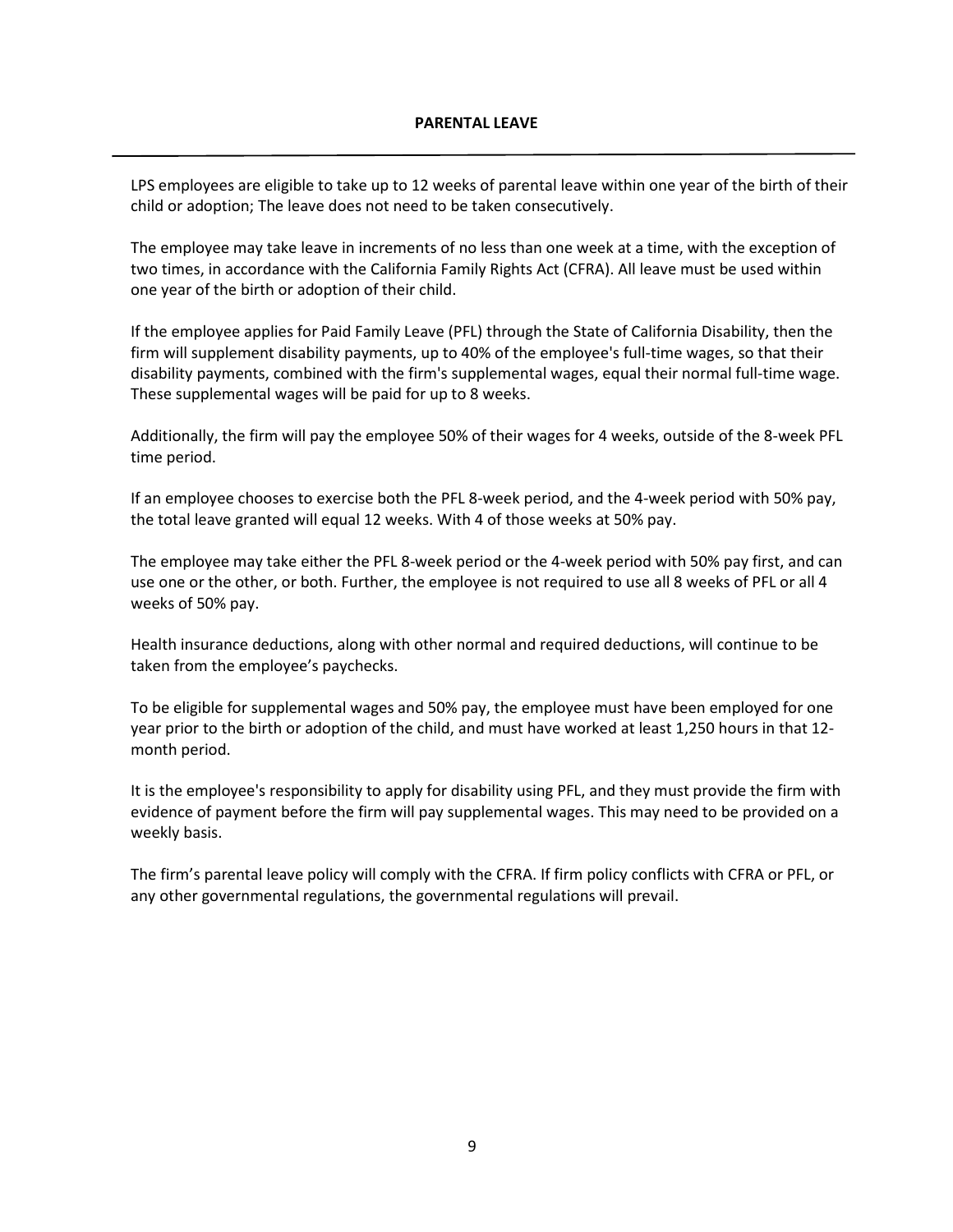# <span id="page-11-0"></span>**REST PERIODS**

To be in compliance with labor laws and improve employee morale and productivity, the firm provides rest periods (break) during the course of each workday. Below are guidelines that should be followed by all employees concerning rest periods:

- Each employee shall receive, and are personally responsible for taking, a rest period of 10 minutes at approximately the middle of every 4 hours of work, not broken by a meal period for an 8-hour shift. Employees on alternate work schedules will have rest break time prorated accordingly by firm management.
- Each employee shall be responsible to take their scheduled rest periods in accordance with this policy and their daily schedule.
- Time spent on break will be compensated as working time.
- While on your break, you must not interfere with fellow employees who are continuing to work. An employee may leave the premises during their break period.
- The firm is supportive of breastfeeding moms. Breastfeeding moms will be allowed to express their breast milk as necessary. Appropriate time and space will be provided.
- Rest periods cannot be utilized to come in late, leave early, or to extend a mealperiod.
- Employees abusing the rest break privileges or who do not take breaks as directed in this policy are subject to disciplinary action, up to and including termination ofemployment.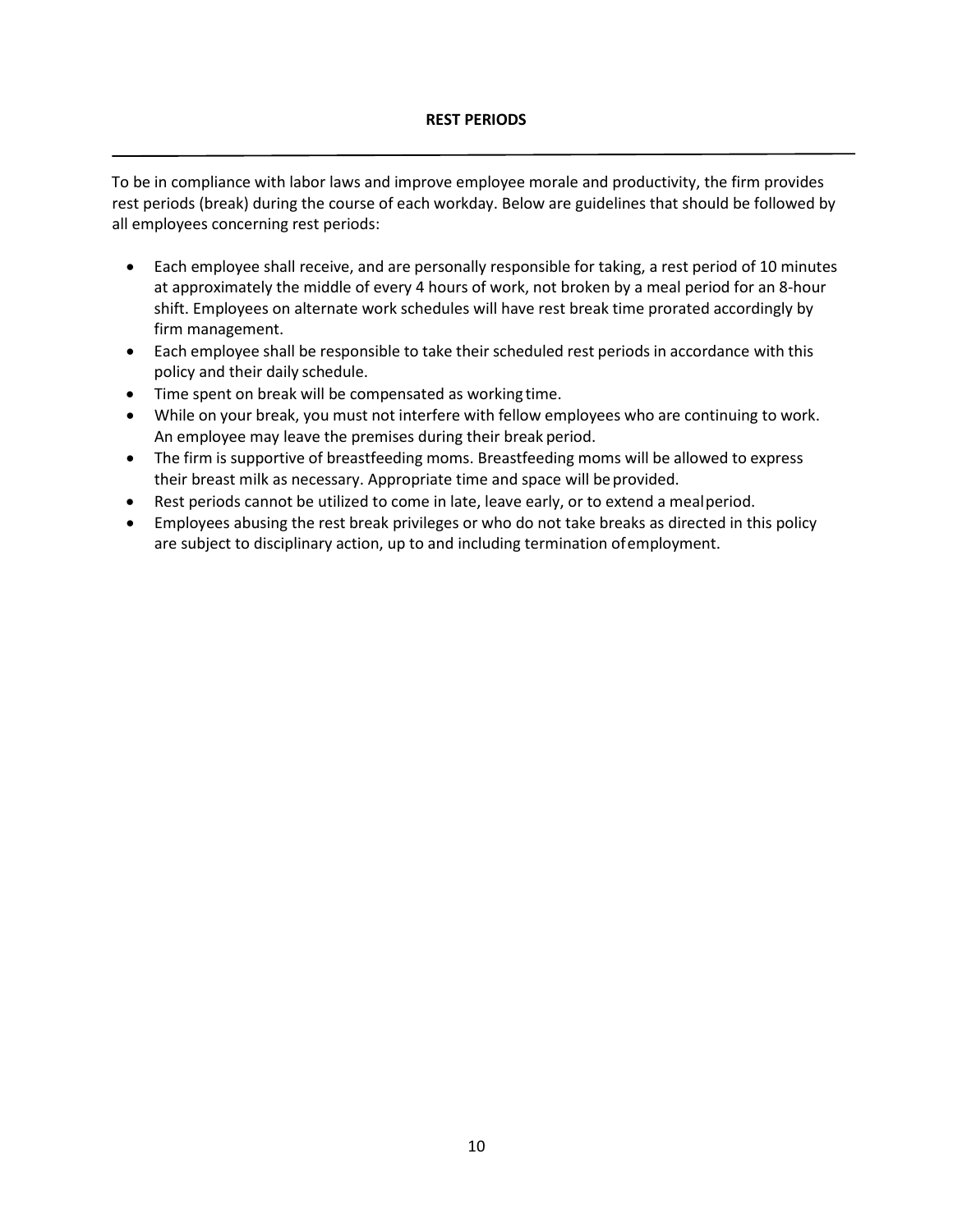<span id="page-12-0"></span>The firm provides a meal period (lunch) during the course of each workday for every employee who meets the eligibility criteria. Below are the criteria and guidelines that should be followed by all employees concerning meal periods:

- Each full-time employee shall be allowed a meal period near the middle of the workday no later than 5 hours after beginning work. The meal period will normally be 60 minutes, unless otherwise approved, and in no case be less than 30minutes.
- Each part-time employee scheduled to work 5 or more consecutive hours during any workday must receive a meal period of the same duration as full-time employees.
- Employees shall not be compensated for their meal period unless they are required to remainat their workstations while eating.
- Meal periods cannot be utilized to come in late or leave early.
- An eating area will be provided for employees to use during meal periods. Meal periods may be taken in the employee break room or outside of the firm.
- A meal period may be waived by mutual written consent of the employee and their supervisorif the total hours worked in the workday does not exceed 6 hours. The waiver may be revoked at any time by providing the supervisor with at least one-daynotice.
- Employees are required to take their meal periods as outlined by applicable law. Employees who fail to take a meal period are subject to disciplinary action up to and including termination.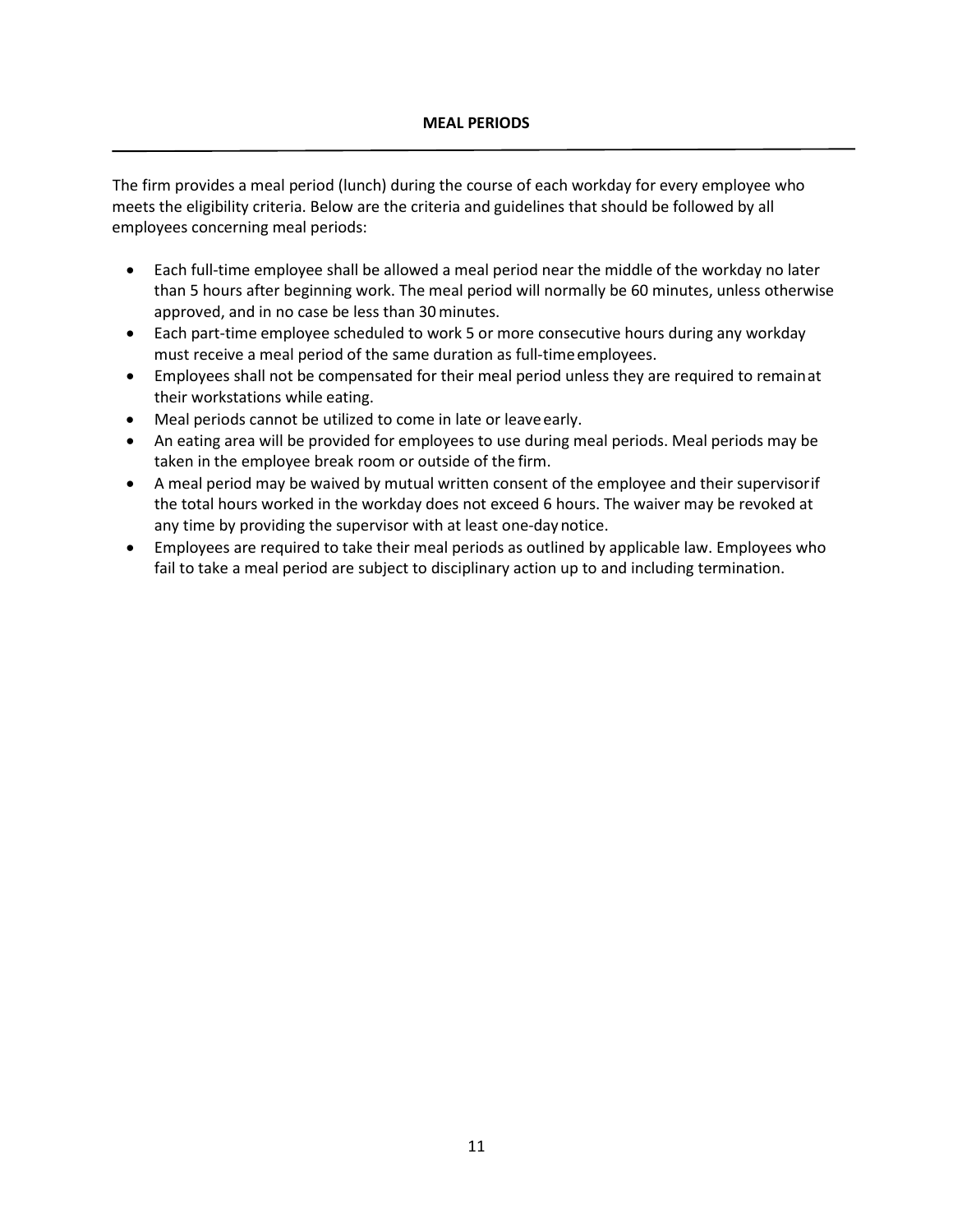<span id="page-13-0"></span>It is the firm's policy to reimburse reasonable and necessary expenses thatare actually incurred by staff. This document outlines cost controls, appropriate expenditures and provides a consistent procedure for timely reimbursement.

When incurring business expenses, all staff are expected to:

- Exercise discretion and good business judgment
- Be cost-conscious and spend money carefully
- Report expenses with documentation

#### **Mileage and Travel Reimbursement**

Mileage will be reimbursed at the current Internal Revenue Service (IRS) mileage reimbursement rate for all firm travel. Mileage incurred between the employee's residence and the firm's main office is not reimbursable, regardless of the day travel occurs.

Any bridge tolls or other roadway fees incurred in the general course of business-related travel will be reimbursed.

#### **Meals Reimbursement**

Out-Of-Town Meals: Employees traveling on behalf of the firm are reimbursed for the reasonable and actual costs of meals, including tips, up to set amounts established by the firm.

The following establishes the maximum amount the firm will reimburse for individual food purchases on a per meal basis, based on the geographical area where firm business is conducted. If an incurred expense is greater than allowed for reimbursement, the employee will be liable for any difference. Meal limits or funds not fully spent on meals cannot be rolled into other meals to increase limits, nor will any remaining or "leftover" amount be paid out to employees.

Current maximum amounts per person are listed below.

| Fresno/Central Valley | All Other Locations |
|-----------------------|---------------------|
| Breakfast - \$8       | Breakfast - \$12    |
| Lunch - \$15          | Lunch - \$20        |
| Dinner - \$25         | Dinner - \$32       |

Employees working overtime, in excess of 11 hours in a single business day, can be reimbursed for the cost of dinner, including tips. The meal must be consumed where the employee is conducting business (the firm office or client/school) and be within the expense limit set by the firm expense policy.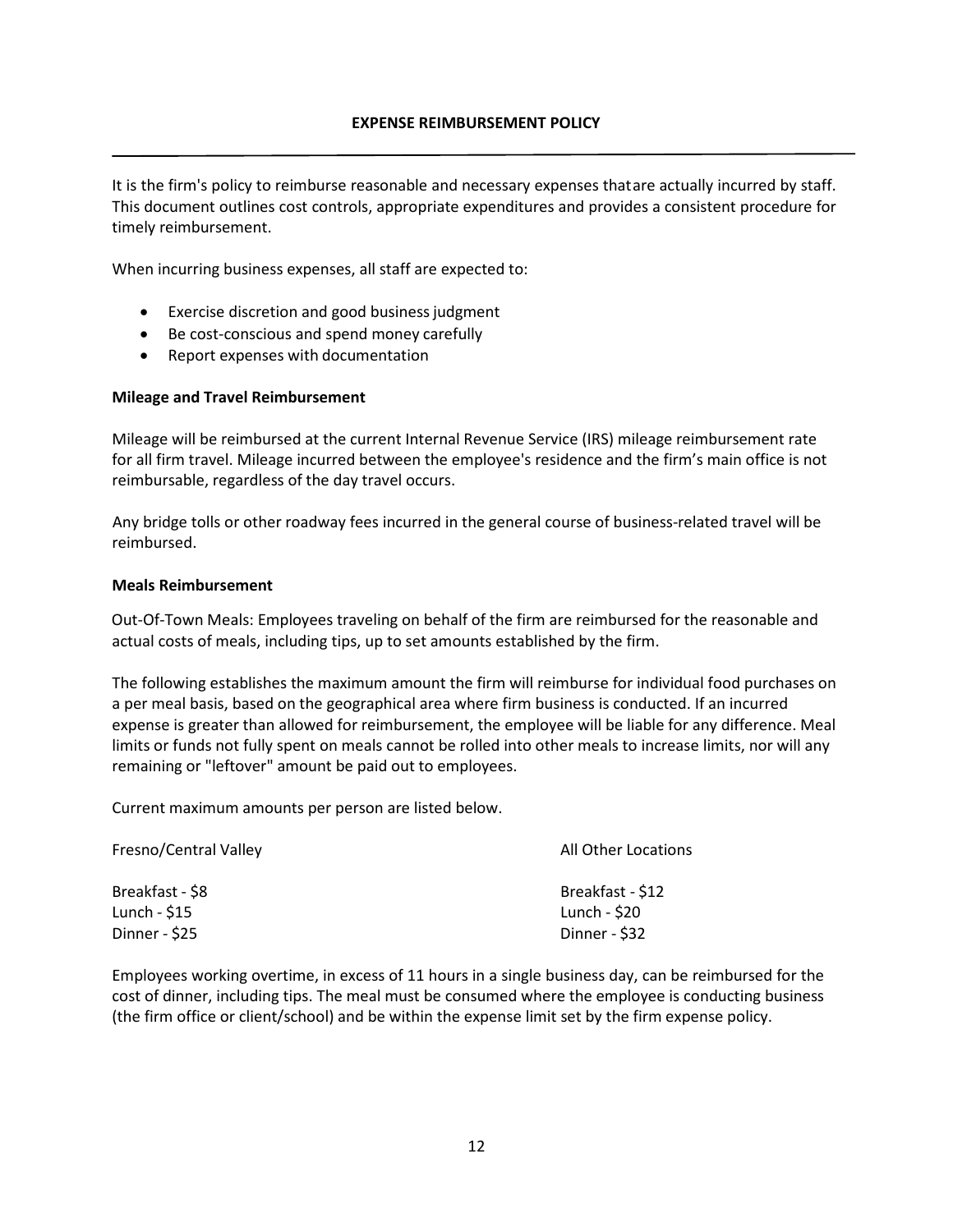Expenses will be reimbursed based on written Expense Reports submitted within four weeks, which should include:

- Employee name
- The date, origin, and purpose of each expense. If travel-related, destination and purpose ofthe trip, including a description of each organization-related activity during thetrip
- The name and affiliation of all people for whom expenses are claimed (i.e., people on whom money is spent in order to conduct firm business)
- An itemized list of all expenses for which reimbursement is requested. This should include the following: date/place of expense, description, name/title of those entertained (if applicable) and the purpose of the expense
- Vendor receipts can be a copy or emailed to ap@lps.cpa

Individual meal limits do not apply when conducting business with clients. When hosting, employees should exercise discretion and good business judgment to entertain clients in appropriate, costconscious restaurants.

# **Laptop Bag Reimbursement**

Immediately upon hire, employees are eligible to purchase a laptop bag of their choice to be paid by the firm up to \$100. Any amount over \$100 must be covered by the employee. Upon separation of the firm, this laptop bag is to remain the property of the employee.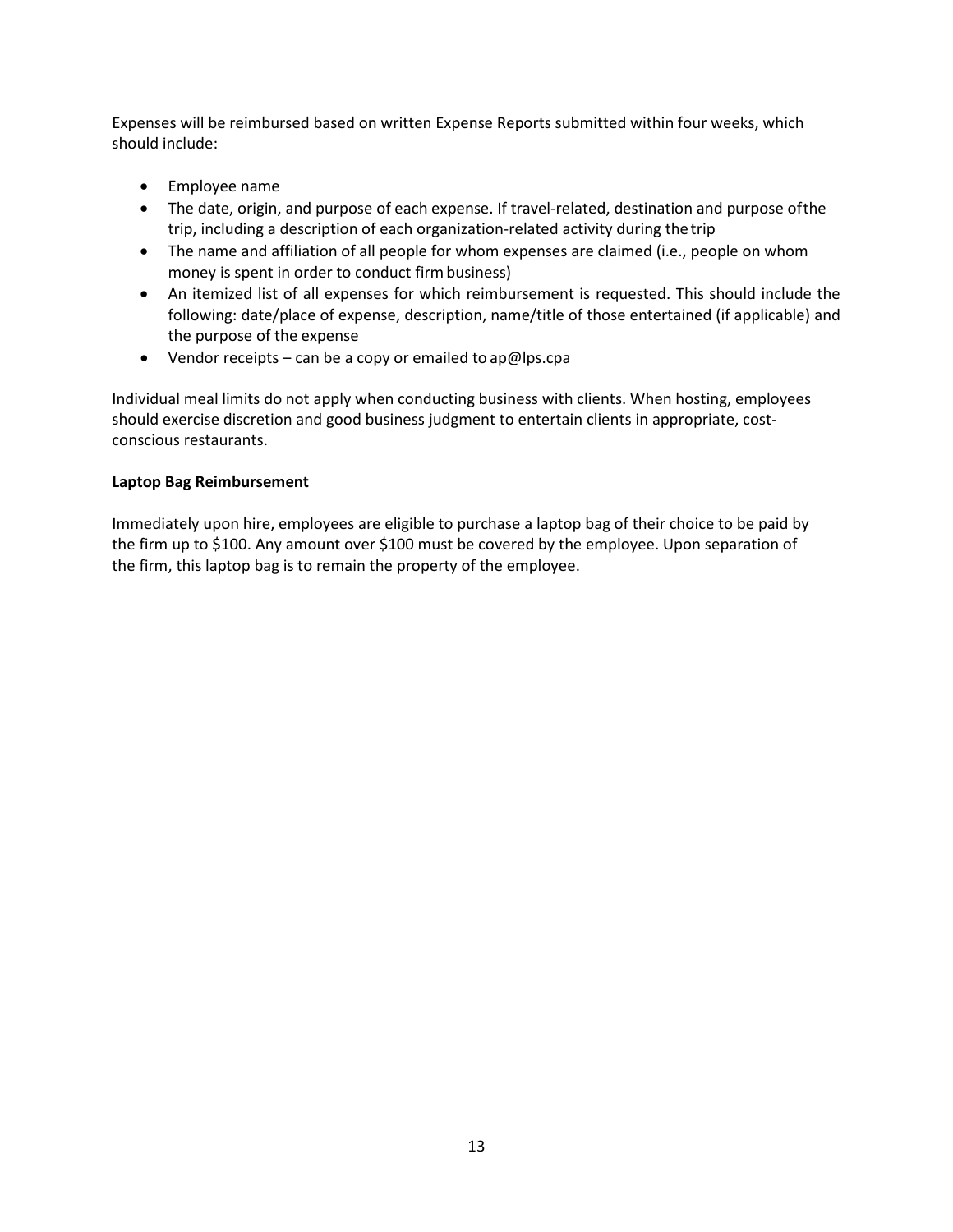<span id="page-15-0"></span>The firm provides employees with a credit card to be used for certain business expenses. The expectation is that all firm credit cards are used responsibly for business expenses.

**Guidelines** 

- Firm credit cards are to be used only for business purposes and never for personaluse.
- All employees are to use their best judgment and not abuse firm creditcards.
- Any blatant abuse of firm credit cards by an employee will be subject to disciplinary action, up to and including termination.
- Firm credit cards can be used for travel and meal expense, continuing education classes and materials, taking a client to lunch, etc.
- Any non-business use of the firm credit card may require that the card user reimburse thefirm for the non-business expense.
- The firm reserves the right to deny any credit card transaction.
- Questions about credit card use or a purchase should be directed to a supervisor.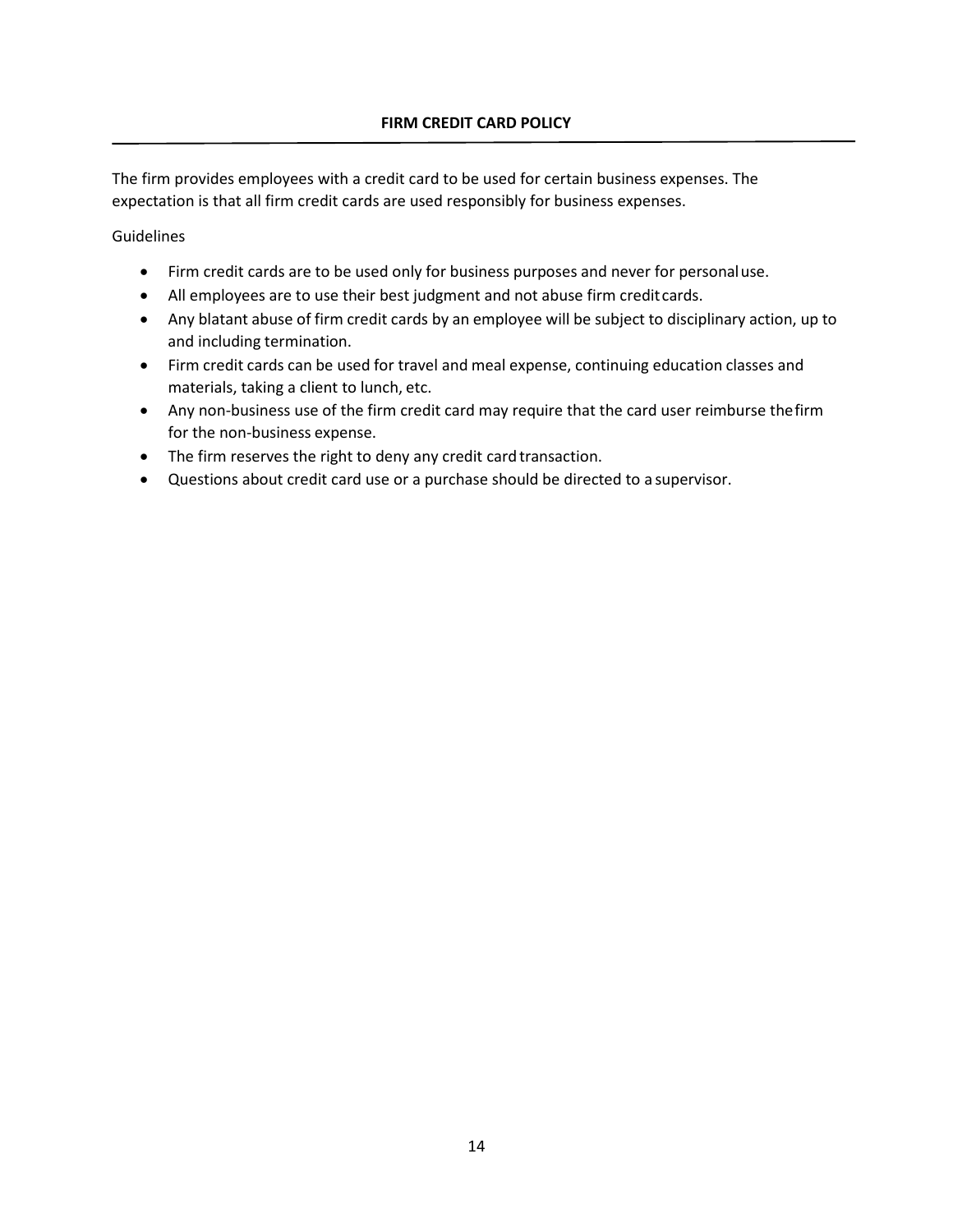<span id="page-16-0"></span>The firm does not promise or guarantee a minimum length of employment, whether employed as an employee, contractor, or other non-employee role. Employment at the firm is at-will.

Employment at-will may be terminated with or without cause, with or without notice, at the option of either the firm or the employee. Accordingly, either the firm or employee can terminate the employment relationship at will, at any time.

All employees who wish to resign from the firm are encouraged to give advanced notice of two weeks or more.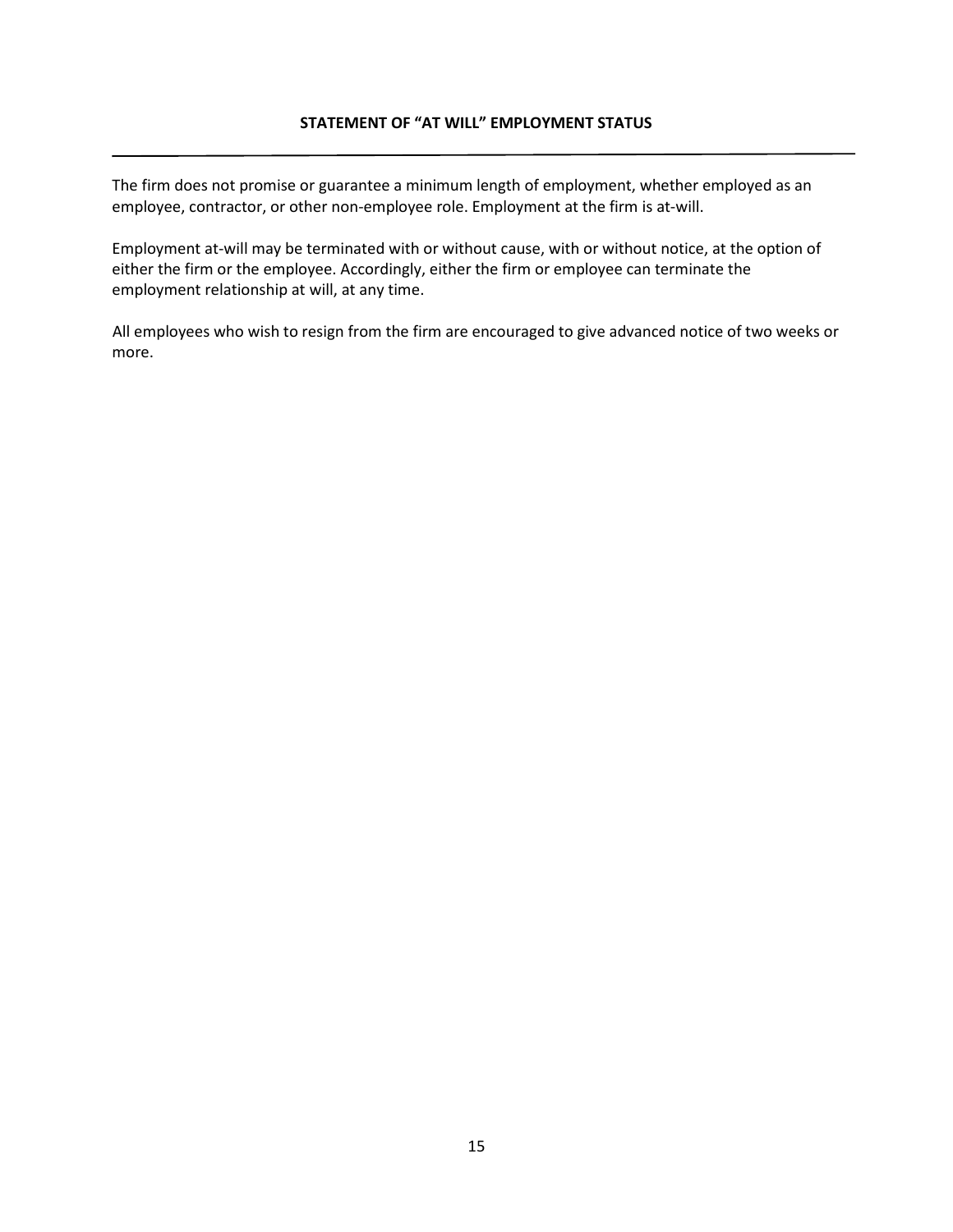# <span id="page-17-0"></span>**CONFIDENTIALITY**

The firm strives to maintain the confidentiality of our clients and employees in accordance with applicable legal and ethical standards. The firm and its employees are in possession of and have access to a broad variety of confidential, sensitive, and proprietary information, the release of which could be injurious to clients, other employees, and the firm overall. All employees have an obligation to actively protect and safeguard confidential or otherwise sensitive information in a manner designed to prevent unauthorized disclosure of information. Nothing in this policy shall be construed as prohibiting employees from discussing the terms and conditions of their employment, including wages, nor shall this policy preclude employees from exercising any other legally protected rights.

Confidential information is defined as records or information kept by supervisors or firm management, such as:

- Financial or personal, regarding the history, condition, or billing of a client
- Information relating to staff credentialing, discipline, or other peer review activities
- Records, information, or data relating to the firm's strategic, marketing or businessplans
- Pending, threatened or potential lawsuits, or any administrative, civil, criminal, or other legal claim by or against the firm
- Information concerning an employee's personnel file, health, or employment status at thefirm

Employees will refrain from revealing any personal or confidential information concerning clients unless supported by legitimate business purposes. This includes revealing client names to anyone outside of the firm, including through social media. Any material containing confidential information should be thoroughly shredded prior to disposal. This applies to forms, letters, financial data, and other such items.

Information, ideas, and intellectual property assets of the firm are important to organizational success. Information pertaining to the firm's competitive position or business strategies, payment and reimbursement information, and information relating to negotiations with employees, contractors, or third parties should be protected and shared only with employees having a need to know such information in order to perform their job responsibilities. Employees should exercise care to ensure that property rights including patents, trademarks, copyrights and software are carefully maintained to preserve and protect their value.

Salary, benefit, and other personal information relating to employees will be treated as confidential by supervisors and firm management. Personnel files, payroll information, disciplinary matters, and similar information will be maintained to ensure confidentiality in accordance with applicable laws. The firm will exercise due care to prevent the release or sharing of information beyond those persons who may need such information to fulfill their job function.

If questions arise regarding an obligation to maintain the confidentiality of information or the appropriateness of releasing information, employees should seek guidance from their supervisor or a member of firm ownership.

Any violation of this policy will result in disciplinary action, up to and including termination.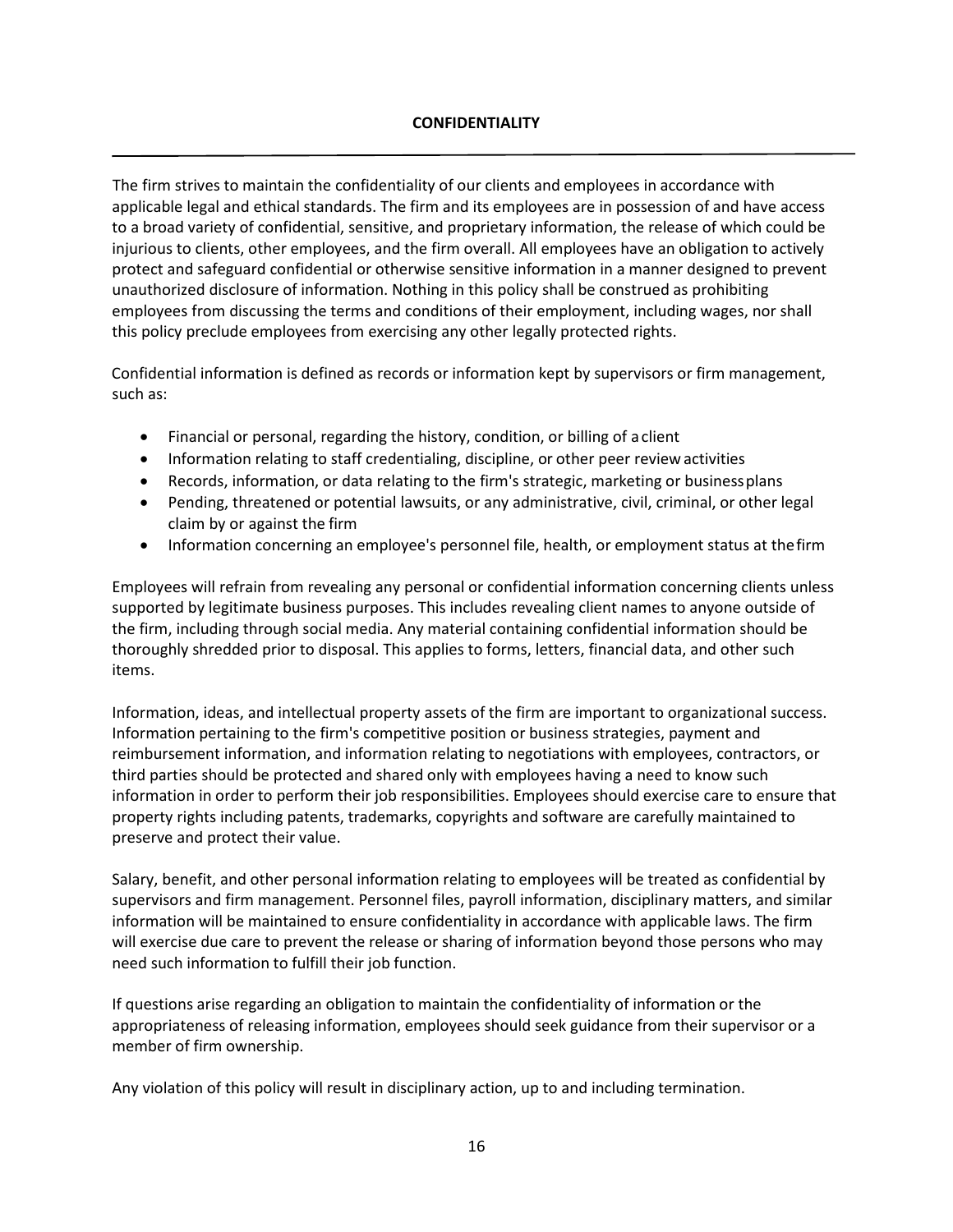# <span id="page-18-0"></span>**INTERNET USAGE POLICY**

The Internet Usage Policy applies to all employees of the firm. Use of the internet by employees of the firm is permitted and encouraged where such use supports the goals and objectives of the business. However, access to the internet through firm resources is a privilege and all employees must adhere to the policies concerning computer, email and internet usage. Employees may be held personally liable for damages caused by any violations of this policy.

Use of any firm system, and the use of client systems, must comply with applicable laws, regulations, and firm/client conduct security standards. Users should have no expectation of privacy in their use of any aspect of firm or client systems.

Accessing pornographic or sexually explicit material using firm or client computers, phones, or other devices will result in immediate termination.

## **Computer, Email and Internet Usage**

- Minor, personal use of the internet is acceptable; however, all social media sites or excessive internet usage are prohibited. All sites and downloads will be monitored and blocked by thefirm if they are deemed to be harmful or not productive to business.
- Firm employees are expected to use the internet responsibly and productively for job related activities (such as research and educational tasks) that may be found via the internet that would help in an employee's role.
- All data that is composed, transmitted, or received by firm computer systems is considered property of the firm and is recognized as part of its official data. It is, therefore, subject to disclosure for legal reasons or to other appropriate third parties.
- The equipment, services, and technology used to access the internet are the property of the firm. The firm reserves the right to monitor internet traffic and monitor and access data thatis composed, transmitted, or received through its online connections.
- Emails sent via the firm email system, whether of a business or personal nature, should not contain content that is deemed to be offensive. This includes, though is not restricted to, the use of vulgar or harassing language and inappropriate images.

## **Unacceptable use of the Internet by employees includes, but is not limited to:**

- Sending or posting discriminatory, harassing, or threatening messages or images on the internet, or via firm email services
- Sharing confidential material, trade secrets, or proprietary information outside of thefirm
- Stealing, using, or disclosing someone else's firm ID or passwords
- Sending or posting information that is defamatory to the firm, its products and services, colleagues, or clients
- Downloading, copying or pirating software and electronic files that are copyrighted or without authorization. Similarly, the installation of any and all software technology is strictly prohibited without the prior written approval of firm management. Introducing malicious software onto the firm network jeopardizes the security of the firm's electronic communicationssystems.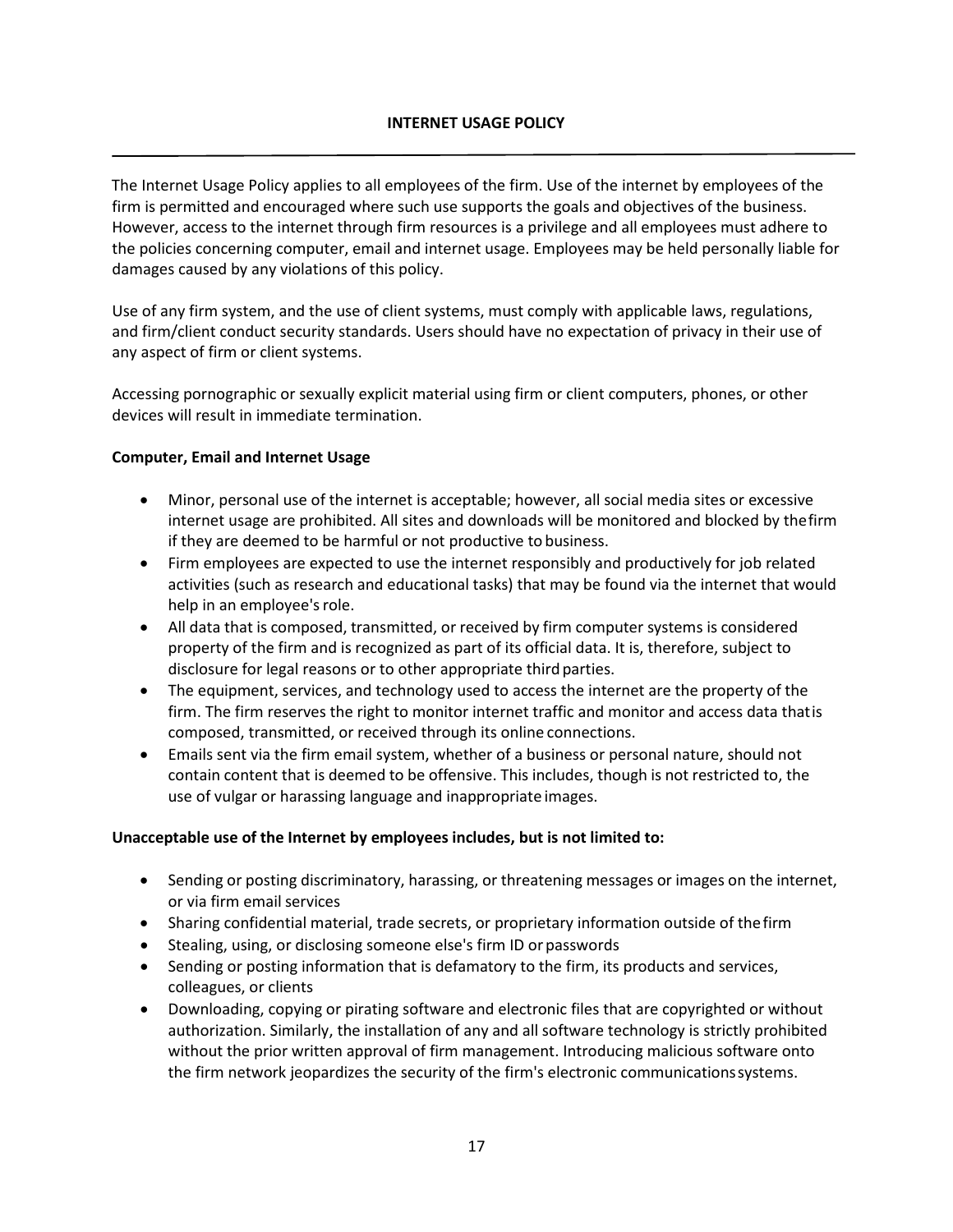- Sending or posting chain letters, solicitations, or advertisements not related to business purposes or activities
- Passing off personal views as representing those of the firm

If an employee is unsure about what constitutes acceptable internet usage, they must ask firm management for further guidance and clarification.

All terms and conditions as stated in this document are applicable to all users of the firm network of systems and internet connection. All terms and conditions as stated in this document reflect an agreement by all parties and should be governed and interpreted in accordance with the policies and procedures mentioned therein. Any user violating this policy is subject to disciplinary actions deemed appropriate by firm, up to and including termination.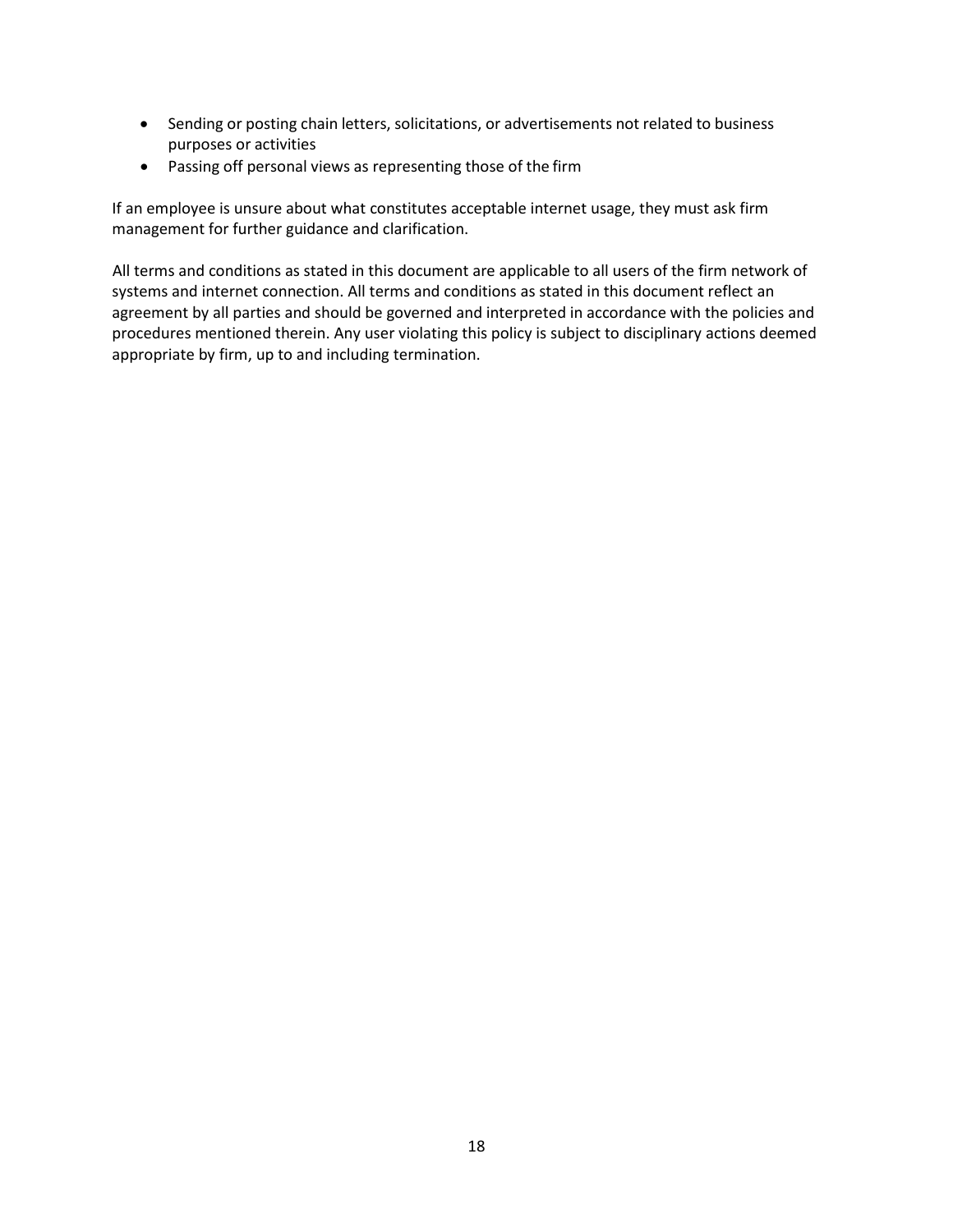# <span id="page-20-0"></span>**CONFLICT OF INTEREST AND CORPORATE ETHICS**

Firm management and all employees, including volunteers and interns, are expected to maintain high standards of professional and business integrity and to avoid situations and behaviors that could reasonably be foreseen to reflect negatively on the integrity or reputation of the firm. Employees of the firm have a duty to act in the best interest of the firm and not put their personal business or competing professional interests ahead of those of the firm.

A potential or actual conflict of interest exists when an employee's commitments and obligations to the firm may be compromised by their other interests or commitments, especially financial, and particularly if those interests or commitments are not disclosed. Nothing in this policy shall be construed as limiting an employee's right to engage in legally protected activity.

The intent of this policy and its guidelines is to focus on situations that are viewed as posing actual or potential conflicts of interest or to reflect negatively on the integrity or reputation of the firm and that are to be avoided by each employee. The intent is also to focus on the firm's expectation that, in questionable or unforeseen situations, timely disclosure will facilitate satisfactory resolution before any such situation becomes problematic. Guidelines and stipulations concerning conflict of interest, ethics, and outside employment are as follows:

- No employee or any member of their immediate family shall have a financial interest in any outside agency which does business with the firm, other than publicly tradedsecurities.
- Employees shall not perform directive, managerial, contracting or consulting services for any outside agency which does business or competes with the firm.
- No employee or any member of their immediate family will accept or be reimbursed for any money, gifts, favors, loans, unusual hospitality, entertainment, pleasure trips, compensation, services, use of housing, travel expenses, or anything of value from any person or firm which does business with or seeks to do business with the firm. This policy also prohibits any employee from providing the above-mentioned items of value to clients or users of firmservices.
- Employees shall not represent the firm in any transaction in which the employee or any close relative, such as spouse, child, parent, brother or sister have an interest.
- Employees shall not compete with the firm, directly or indirectly, in the purchase or sale of property or property rights or interests. Neither employee nor their immediate family shall have any interest or connection in any activity, which might conflict with firminterests.
- Employees shall not use social media to promote, disclose, malign, or disparage the firm, current or former employees or partners, or any of its current or former clients.
- No employee within the area of responsibility of an employee shall have any interest or connection in any activity, which might conflict with firm interest orpolicies.
- No employee shall use firm funds or assets for political contributions.
- No employee shall participate in any activity involving secret or unrecorded funds or assets, the recording of false or misleading entries in books or records, or the use of firm funds or assets for unlawful purposes.
- No employee shall participate in any transaction of any business between the firm andany member of their immediate family except for those transactions which are entered into between the related person and the firm only in the normal course of firmbusiness.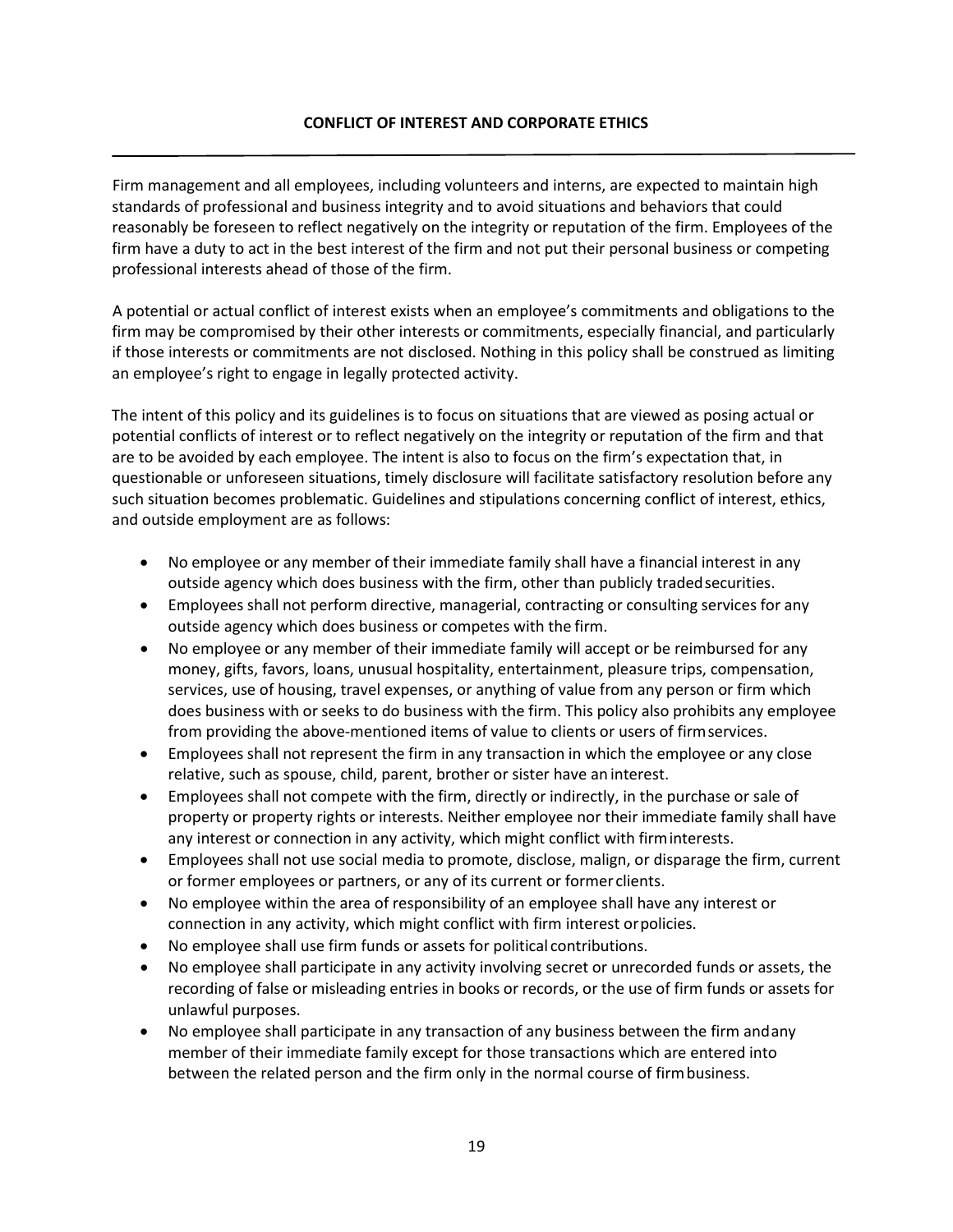• Employees shall not hold any office such as director, officer, partner, etc., in outside companies other than charitable, civic, or cultural organizations.

Any allegation of violation(s) of this policy and the basis for the allegation shall be communicated, confidentially and preferably in writing, to firm ownership/managing partner. Measures shall be taken to ensure that no adverse action is taken, either directly or indirectly, against a complainant who makes an allegation in good faith.

Any violation of this policy will result in disciplinary action, up to and including termination.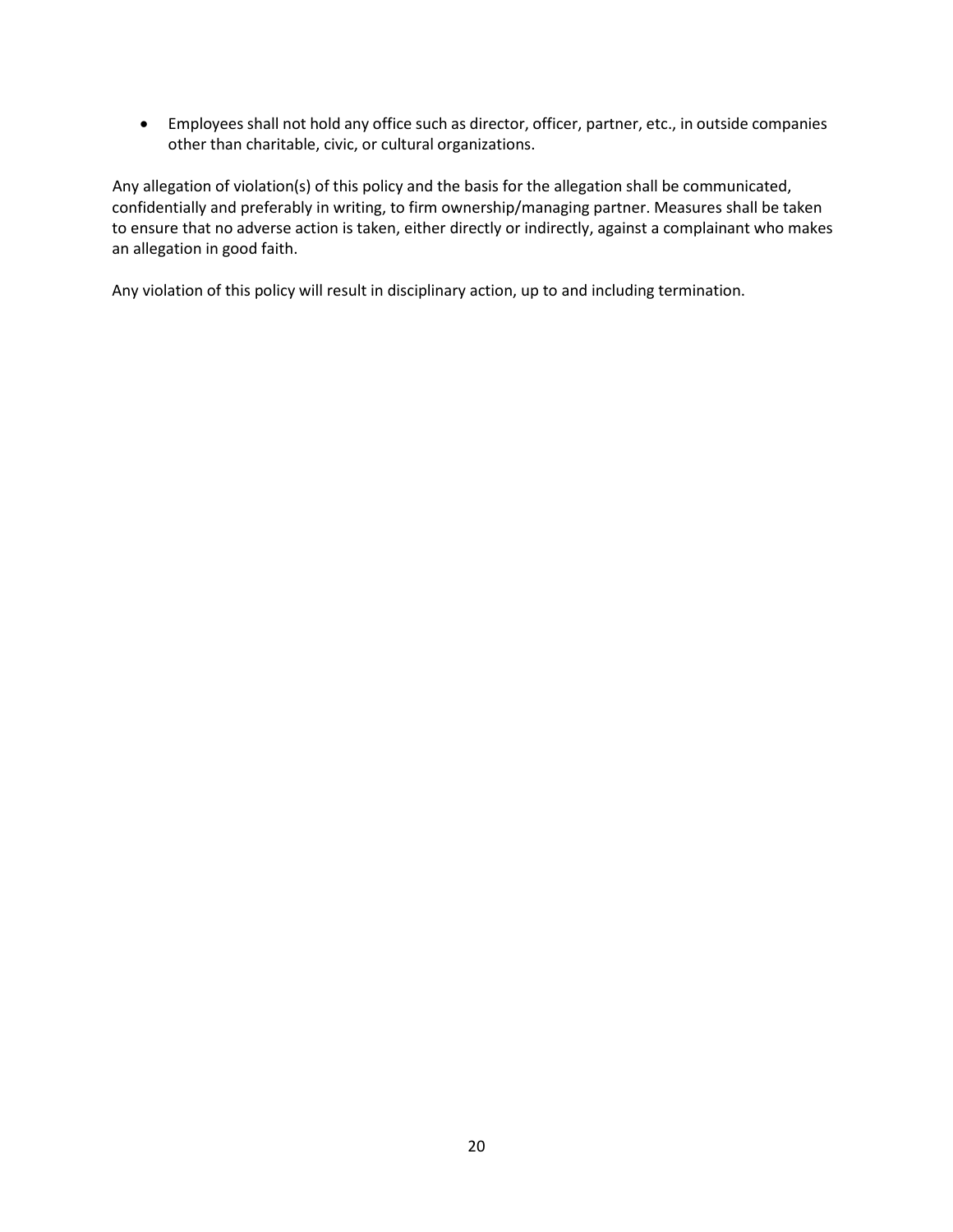## <span id="page-22-0"></span>**SEXUAL HARASSMENT POLICY**

The firm is committed to providing a work environment that is free of sexual harassment. In keeping with this commitment, the firm maintains a zero-tolerance policy regarding sexual harassment in any form. Sexual harassment is prohibited by our organization and is against the law.

Every employee should be aware of what constitutes sexual harassment, what steps to take if harassment occurs, and applicable law prohibiting retaliation for reporting sexual harassment. If an employee has any questions or concerns about this policy or what constitutes sexual harassment, they must contact their supervisor or firm ownership for further information.

#### **What is Sexual Harassment?**

Stereotypically, many people think of sexual harassment as involving a male boss and a female employee, however, not all sexual harassment occurs between these people. Sexual harassment often involves coworkers, other employees of the organization, or other persons doing business with or for the firm, such as vendors or clients. Anyone can sexually harass someone else, regardless of gender or gender identity.

#### **Federal Law**

Under federal law, unwelcome advances, requests for sexual favors, and other verbal or physical conduct of a sexual nature constitute sexual harassment when:

- 1. Submission to such conduct is made either explicitly or implicitly a term or condition of an individual's employment;
- 2. Submission to or rejection of such conduct by an individual is used as the basis for employment decisions affecting such individual;
- 3. Such conduct has the purpose or effect of unreasonably interfering with an individual'swork performance or creating an intimidating, hostile or offensive working environment.

#### **State Law**

California law defines sexual harassment as:

• Verbal harassment - epithets, derogatory comments orslurs

Examples include name calling, belittling, sexually explicit or degrading words to describe an individual, sexually explicit jokes, comments about an employee's anatomy or wardrobe, sexually oriented noises or remarks, questions about a person's sexual practices, use of patronizing terms or remarks, or graphic verbal commentaries about someone's body.

• Physical harassment - assault, impeding or blocking movement, or any physical interference with normal work or movement, when directed at an individual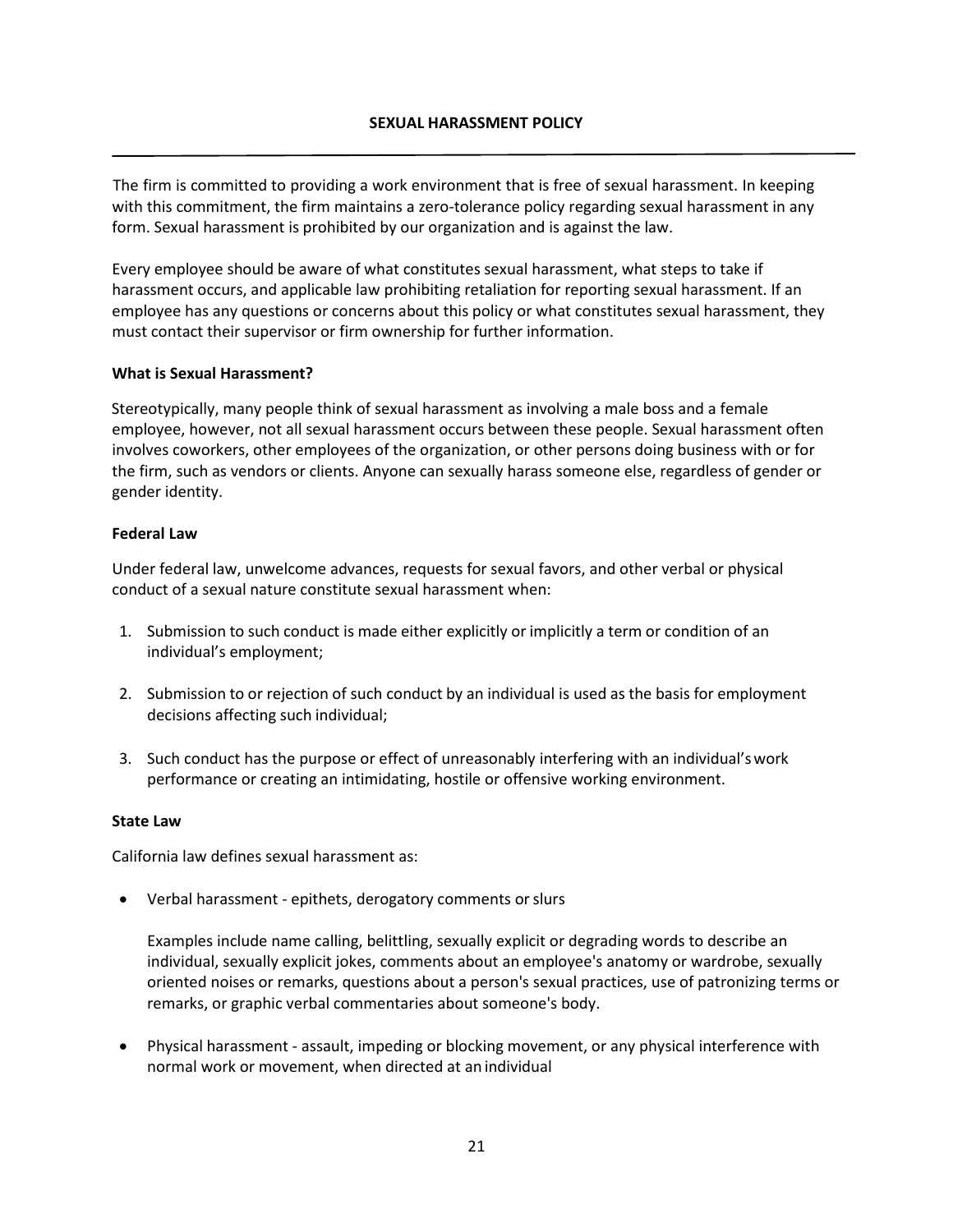Examples include touching, pinching, grabbing or poking another employee's body, hazing or initiation that involves a sexual component, or requiring an employee to wear sexually suggestive clothing.

• Visual Harassment - derogatory posters, cartoons, or drawings

Examples include displaying sexual posters or objects, obscene letters or invitations, staring at an employee's anatomy, sexually oriented gestures or unwanted love letters or notes.

• Sexual favors - unwanted sexual advances which condition employment or an employment benefit upon an exchange of sexual favors

Examples include continued requests for dates, any threat of demotion/termination if requested sexual favors are not given, making or threatening reprisals after a negative response to sexual advances, or propositioning an individual.

It is impossible to define every action or all words that could be interpreted as sexual harassment. The examples listed above of sexual harassment do not encompass all possible situations and is not intended to be a complete list of objectionable behavior. Employees are highly encouraged to use common sense when interacting with fellow employees, clients, or others involved in daily business operations.

## **If Sexual Harassment Occurs**

If possible, speak with the offender and request them to stop. The offender may not realize the advances or behaviors are offensive. When it is appropriate or sensible, an employee may want to tell the offender the behaviors or advances are unwelcome and must stop. Sometimes, a simple conversation will prevent the harassment from reoccurring.

If confronting the offender does not cause the behavior to stop, or if the employee is not comfortable confronting the offender, the employee must immediately report the sexual harassment by contacting their supervisor. If the employee reports the harassment to the supervisor and is not comfortable with the response, or if the employee is not comfortable with reporting the conduct to their supervisor, the employee must immediately report it to the Human Resources manager or managing partner. Sexual harassment or retaliation may be reported in writing or verbally. Any employee may report such activities, even if they were not the target of the harassment.

An investigation will be conducted, and appropriate action taken. The firm or a designated person(s) will investigate, in confidence, all reported incidents of sexual harassment and retaliation.

When an investigation is conducted, the alleged victim and the respondent shall have the right to receive notice of the complaint, including a statement of the allegations, to present relevant information to the investigator(s), and to receive, at the conclusion of the investigation, a report on the findings. At the conclusion of the investigation, the investigator shall prepare a written report which will include a statement of factual findings, and a determination of whether the harassment policy has been violated.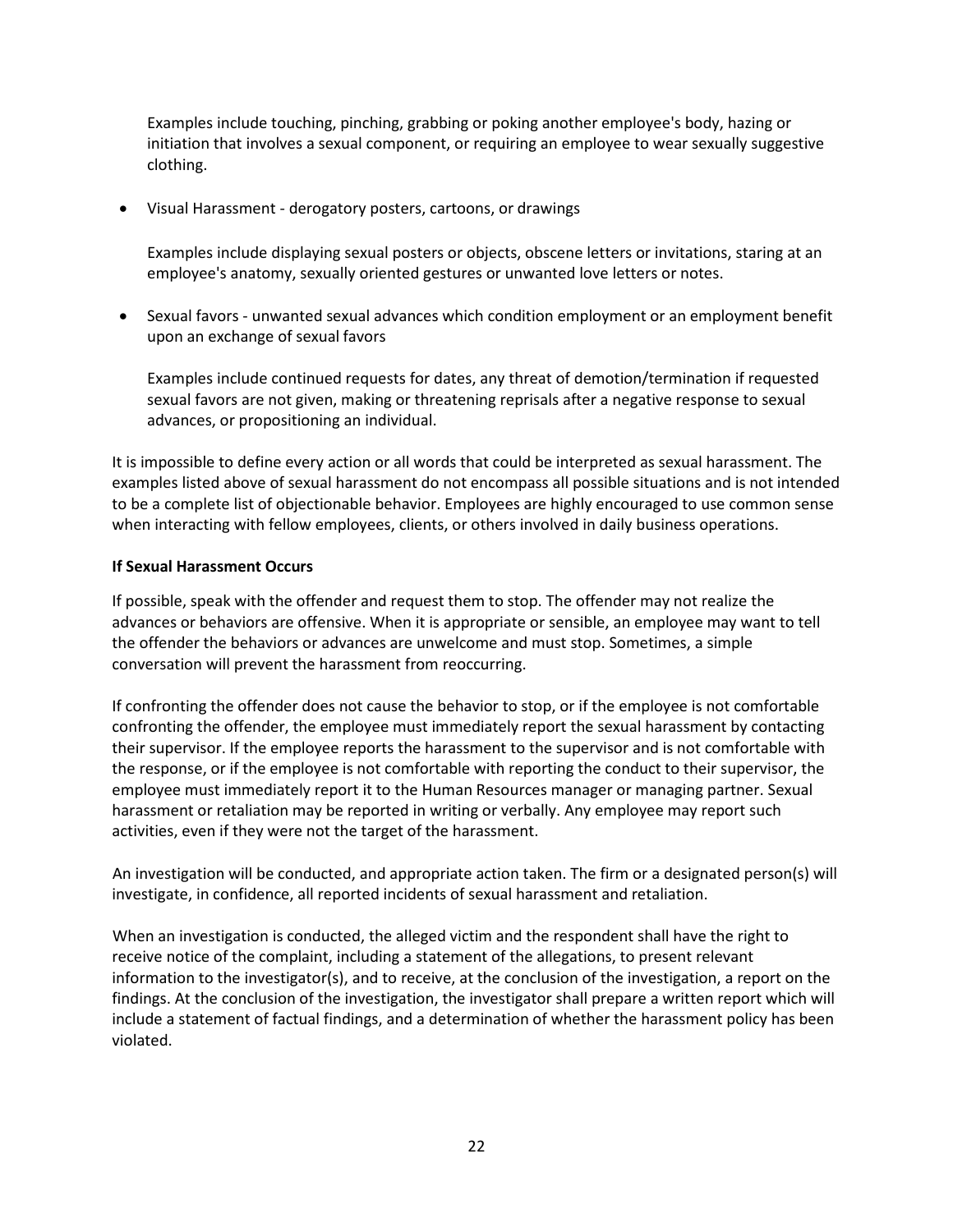A report of any disciplinary action taken against an individual for violation of this policy shall be retained permanently in the individual's personnel file. All records of sexual harassment and/or illegal discrimination by investigators shall be considered confidential and shall not be disclosed publicly, except to the extent required by law.

# **Sexual Harassment Can Be Costly**

If an employee is criminally or civilly charged with sexual harassment, they may be personally liable for monetary damages. The firm will not pay any legal costs or damages assessed personally against an individual found guilty of sexual harassment, nor be found financially liable in any way, regardless of the incident's severity, the firm role or position of the individual at the time of harassment, or any other factor.

# **Protection Against Retaliation**

Firm policy and California state law forbid retaliation against any employee who opposes sexual harassment, files a complaint, testifies, assists or participates in any manner in an investigation, proceeding or hearing conducted by the Department of Fair Employment and Housing, the Fair Employment and Housing Commission, the firm itself, or any other authorized entity.

Prohibited retaliation includes, but is not limited to:

- Demotion
- Suspension
- Failure to hire or consider for hire
- Failure to give equal consideration in making employment decisions
- Failure to make impartial employment recommendations
- Adversely affecting working conditions or otherwise denying any employment benefit toan individual

The firm does not tolerate harassment based on any of the categories discussed in this policy and will take appropriate disciplinary action whenever harassment is demonstrated, up to and includingtermination.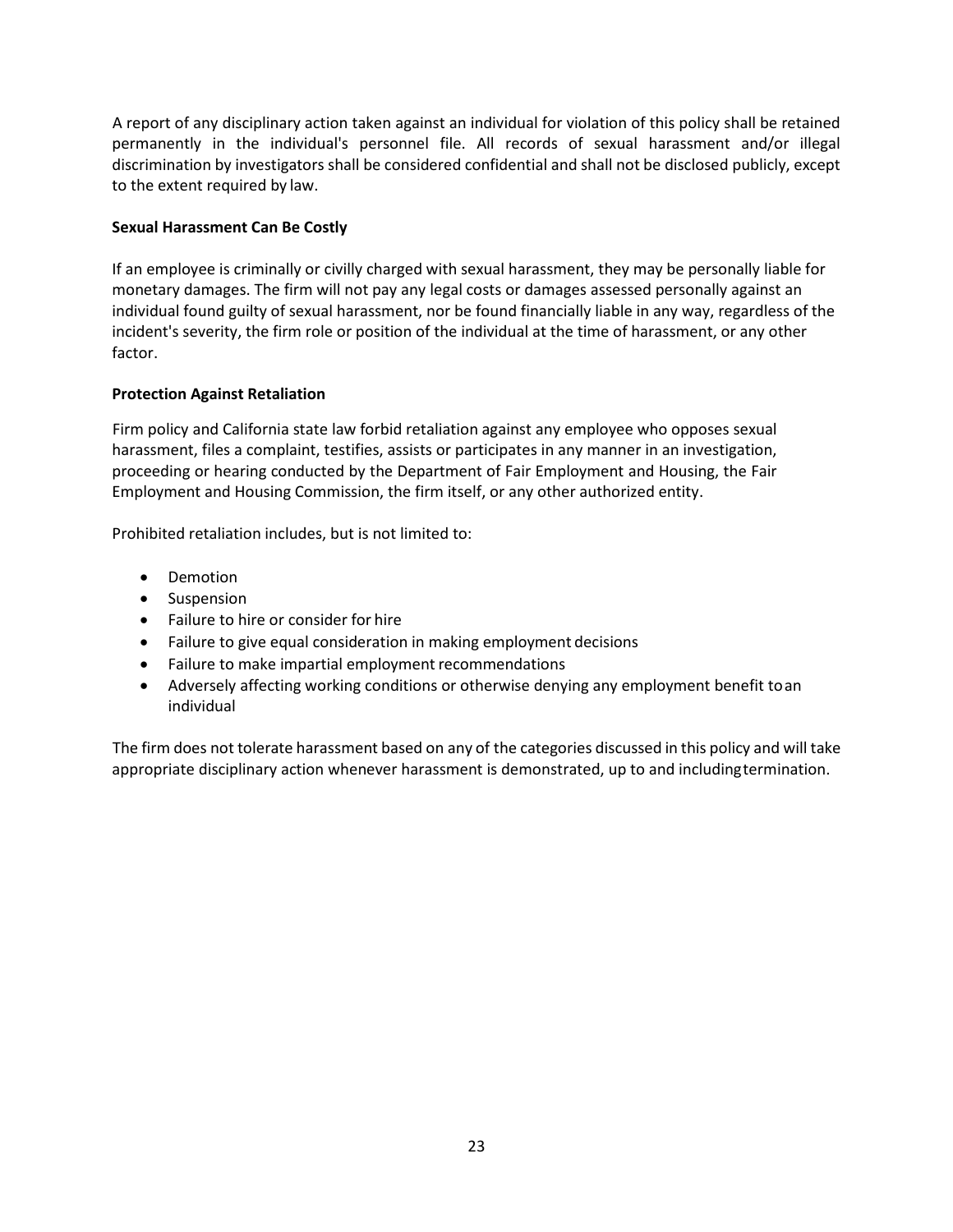#### <span id="page-25-0"></span>**DISCRIMINATION HARASSMENT**

It is the policy of the firm to provide its employees with a pleasant environment that encourages efficient and productive work. Discriminatory harassment or any related retaliation by an employee, contractor, vendor or client is strictly prohibited.

Such harassment includes, but is not limited to, the following: race, color, religion, gender, gender identity, gender expression, sexual orientation, ancestry, age, national origin, disability, medical condition or history, marital status or veteran status.

An employee who believes they have been harassed by a co-worker, supervisor, client or agent of the firm must immediately report the facts of the incident to the employee's supervisor or firm ownership. All claims will be investigated confidentially, to the degree possible, and promptly resolved.

When an investigation is conducted, the alleged victim and the respondent shall have the right to receive notice of the complaint, including a statement of the allegations, to present relevant information to the investigator(s), and to receive, at the conclusion of the investigation, a report on the findings. At the conclusion of the investigation, the investigator shall prepare a written report which will include a statement of factual findings and a determination of whether the harassment policy has beenviolated.

The report will be presented to firm partners for review. Any employee, contractor, supervisor or administrator who is found, after appropriate investigation, to have engaged in harassment of another employee will be subject to appropriate disciplinary action, up to and including termination. When formal action is initiated against an individual who was found to have violated the harassment policy, the firm shall ensure that the victim is appropriately advised of the resolution concerning that action.

A report of any disciplinary action taken against an individual for violation of this policy shall be retained permanently in the individual's personnel file. All records of sexual harassment and/or illegal discrimination written by investigators shall be considered confidential and shall not be disclosed publicly, except to the extent required by law.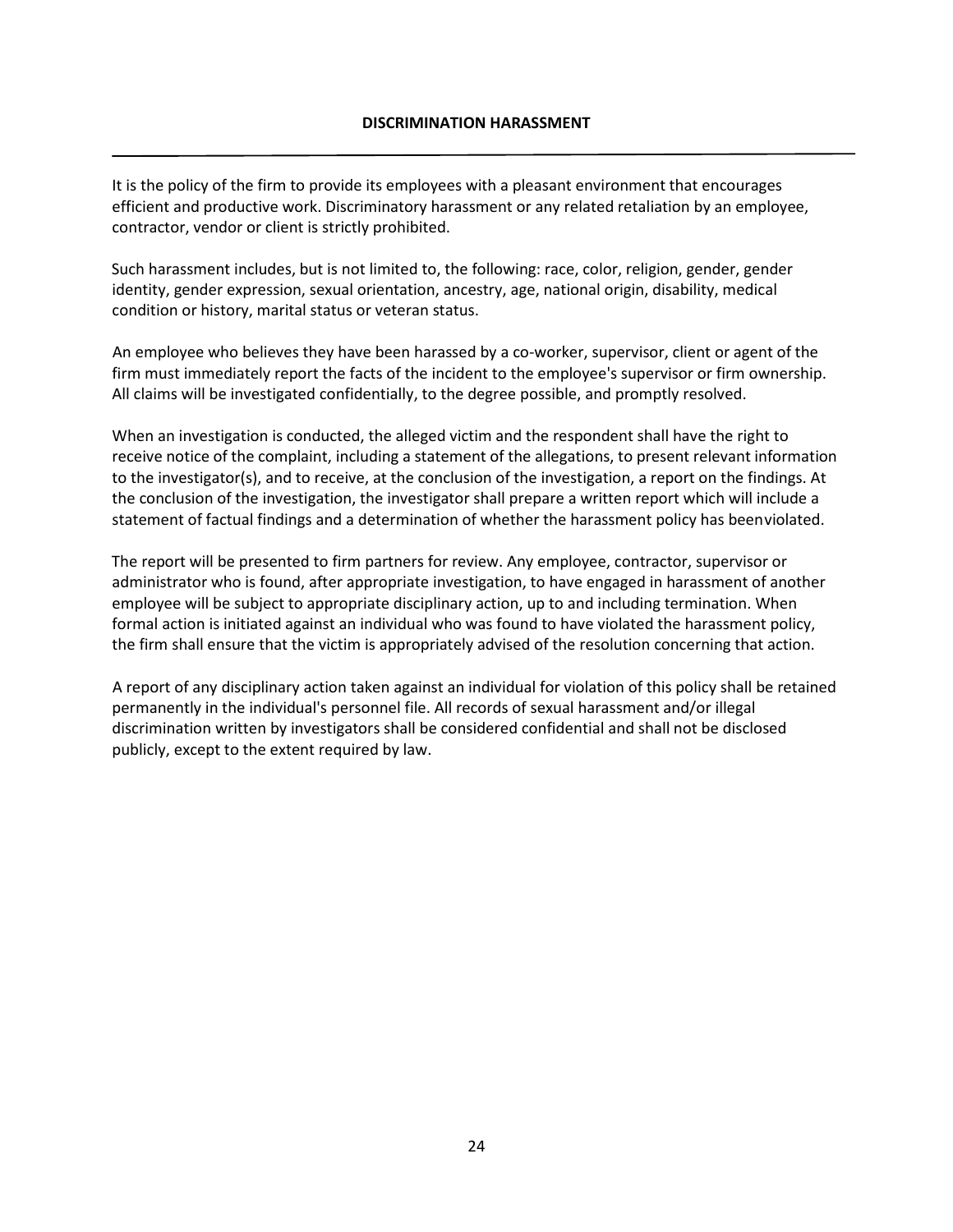## <span id="page-26-0"></span>**FIRM POLICY ON TRUST ADMINISTRATION**

Prior to any firm member's acceptance of a position as a Trustee, Executor, Receiver, Conservator or similar position for a client, the firm member must ensure that all partners are aware of such Estate, Trust, Receivership or similar engagement.

The use of Trust funds to invest in entities in which the Trustee, Firm or related individual or entity is involved is prohibited.

The use of Trust funds as loans to the Trustee, owners or employers of the firm or any predecessor firm or as loans to the firm or any predecessor firm, itself is prohibited.

Any accounting services (bookkeeping, tax, etc.) must be performed under the name of the firm and be either performed or reviewed by a firm member other than the executor, trustee or receiver.

Engagement letters are required for such services.

All fees earned as executor, trustee or receiver inure to the benefit of the firm.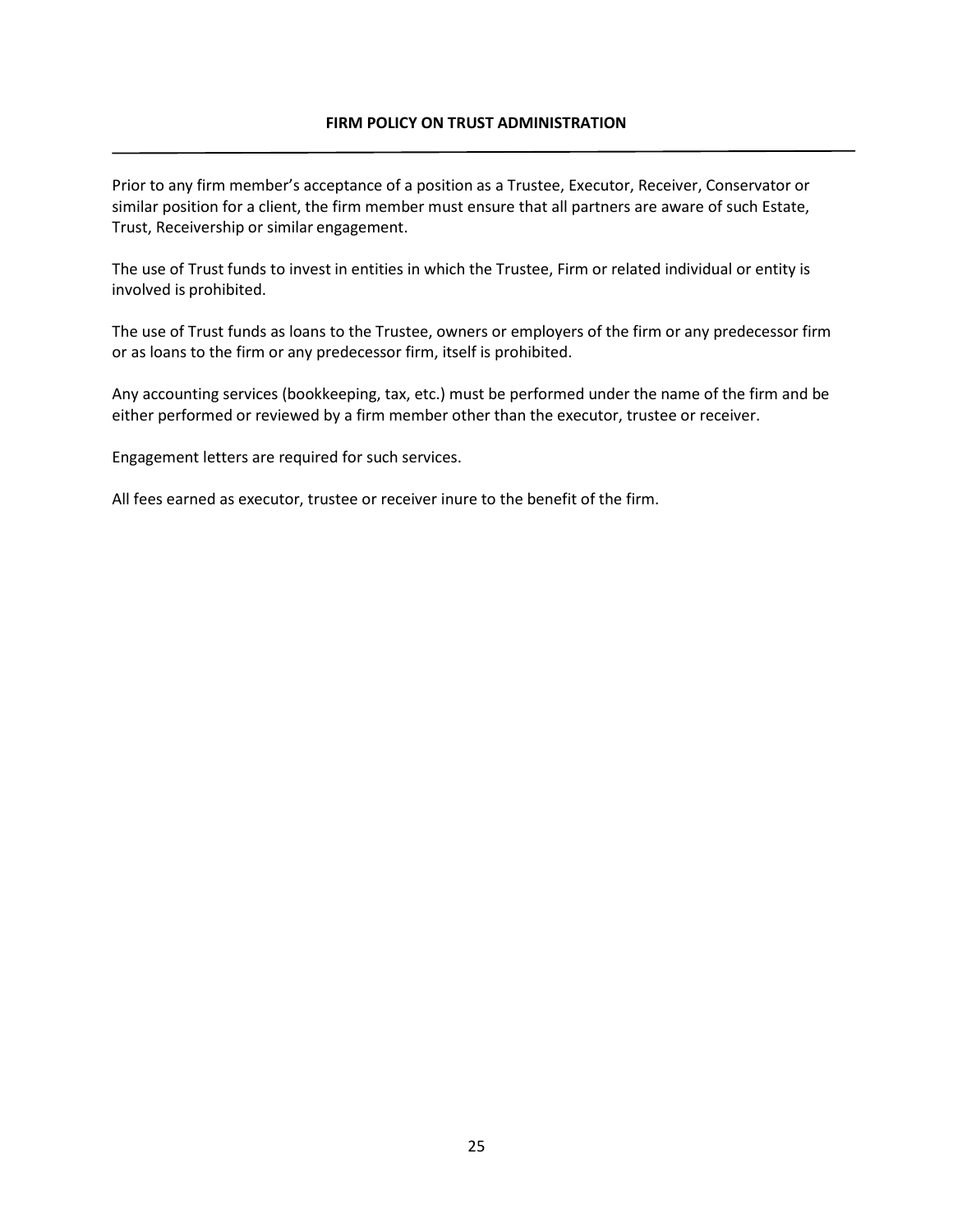# <span id="page-27-0"></span>**STATEMENT ON OUTSIDE EMPLOYMENT**

The firm allows its employees to hold second jobs, subject to certain restrictions as outlined below. Outside employment for full-time employees is discouraged, but possible, and the prior approval of firm management must be obtained before any outside employment or work activity is undertaken.

The firm recognizes the right of its employees to spend their non-working time away from the job as they please. It does, however, require the activities away from the job must not compromise the organization's interests or adversely affect the employee's job performance and ability to fulfill all responsibilities to the firm.

The firm prohibits it employees from engaging in any activity, practice, or act, including outside employment, which conflicts with the interests or corporate ethics of the firm or its clients. Guidelines and stipulations concerning outside employment are as follows:

- Employees are cautioned to consider carefully the demands that such additional employment will create.
- All employees are expressly prohibited from engaging in any activity that competes with the firm or compromises its interests. This includes employment with another accounting firm, financial group, or any other organization that serves firm clientele and service area, without prior approval from the managing partner. This prohibition includes performing any services for clients on nonworking time that are normally performed by firm personnel and the unauthorized use or application of any confidential information or techniques. In addition, employees are not to conduct any outside business during paid firm working time.
- Employees should understand that outside employment is not a valid excuse for not accepting expected or required overtime work or travel for the firm.
- The firm will hold all employees to the same standards of performance and scheduling demands and cannot make exceptions for employees who also hold outside employment.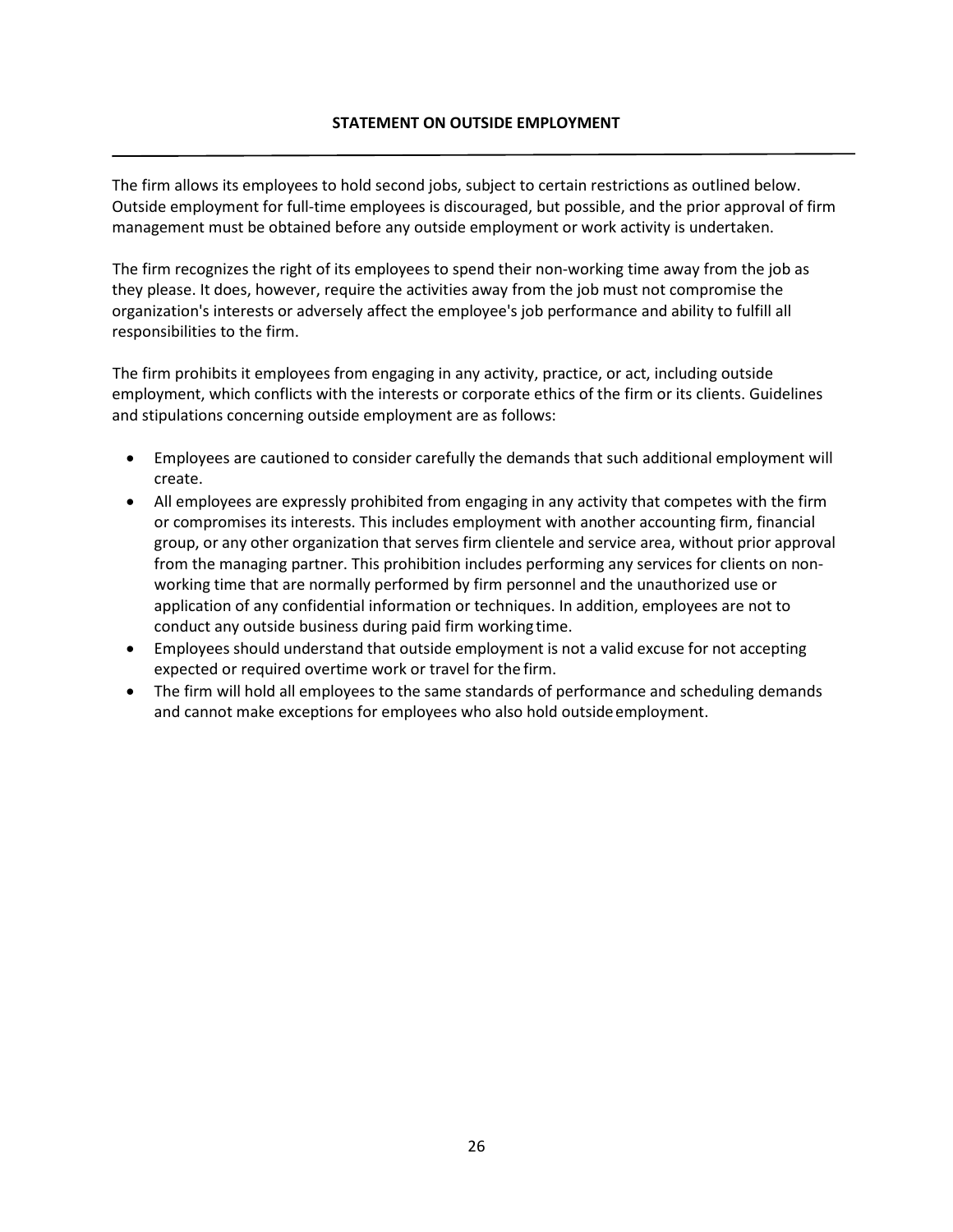#### <span id="page-28-0"></span>**FRATERNIZATION**

The firm is committed to maintaining an environment in which its management can be trusted and can count on others to be trustworthy. Mutual respect between supervisors and staff is an essential ingredient in the work environment and the greatest care must be taken that it is not diminished. Supervisors are, or can appear to be, in a position to exercise power and authority, directly or indirectly, over employees whether or not an individual employee is subject to their supervision.

For the purposes of this policy, a supervisor is defined as a member of management, supervisor or the executive staff of the firm. If a supervisor consents to a romantic relationship with an employee, the existence of such a relationship could have adverse, unintended effects on the firm. In some cases, such a relationship can end unhappily or become problematic. Due to the firm's commitment to maintaining an atmosphere that supports a professional business environment, romantic, sexual and exploitive relationships between supervisors and employees are prohibited.

In the event that any such relationship is reported and confirmed, the supervisor and employee are subject to disciplinary action, up to and including termination. In cases where supervisors and employees are legally married, the terms and conditions of the firm's Employment of Relatives, Domestic Partners, etc. policy will apply.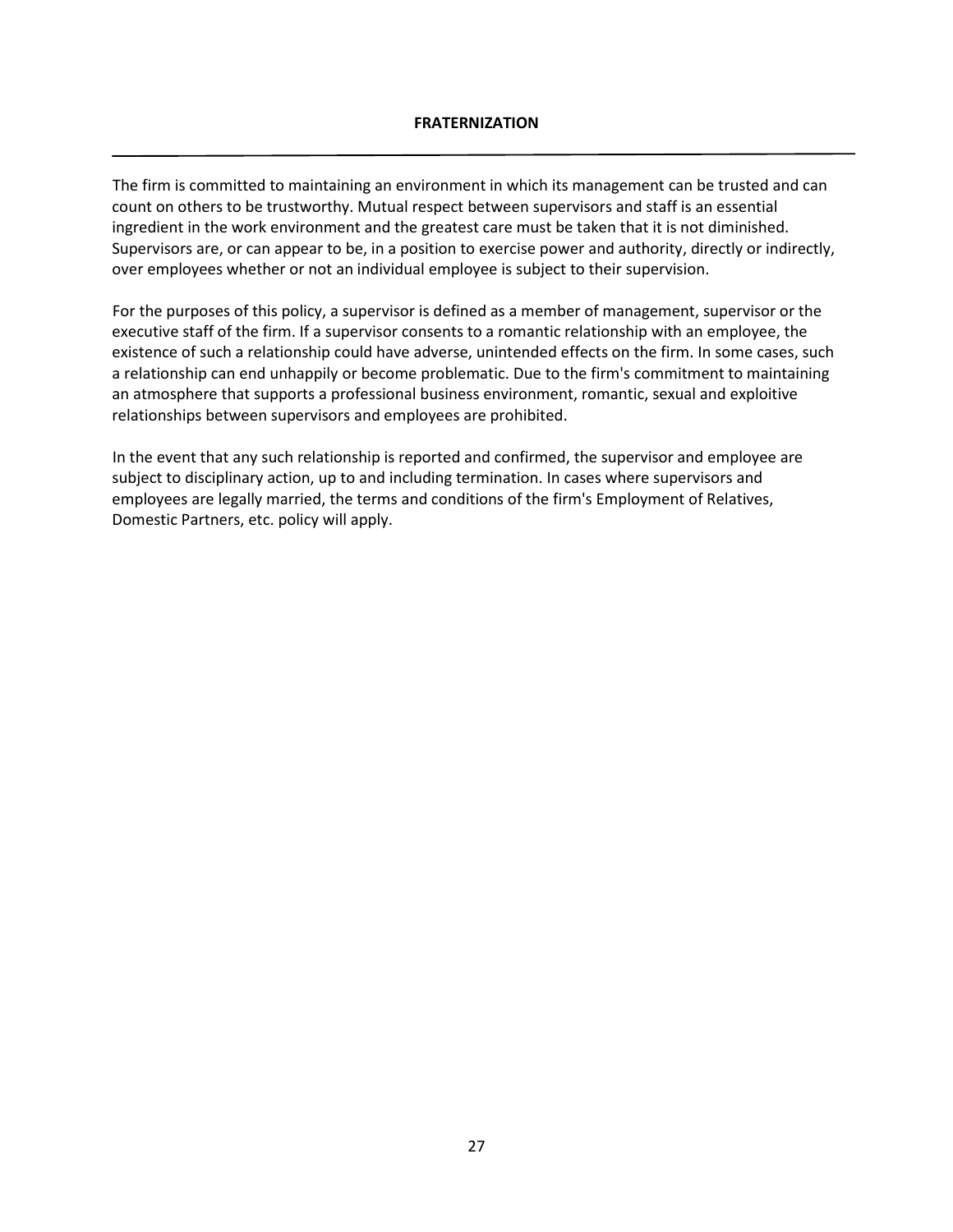## <span id="page-29-0"></span>**EMPLOYMENT OF RELATIVES, DOMESTIC PARTNERS, ETC.**

The firm may employ qualified relatives as long as such employment does not involve a supervisor or a subordinate relationship between relatives in the same department and/or does not create a real or perceived conflict of interest. This policy applies to all categories of employment including, but not limited to, regular, temporary, part-time and independent contractor classifications.

To avoid a conflict of interest and potential favoritism, the firm limits the employment of relatives, domestic partners, significant others, and individuals who become involved in a close personal relationship. A parent or grandparent, child or grandchild, spouse, sibling, aunt, uncle, domestic partner, step relative, or any other relative of a supervisor will not be permitted to work in the same department, or site, as the supervisor.

Employees who marry, reside in the same household as domestic partners or otherwise become related or closely involved while employed by the firm are treated in accordance with the provisions of this policy.

Firm ownership solely holds the exclusive rights to make any and all exceptions to this policy on a case by case basis.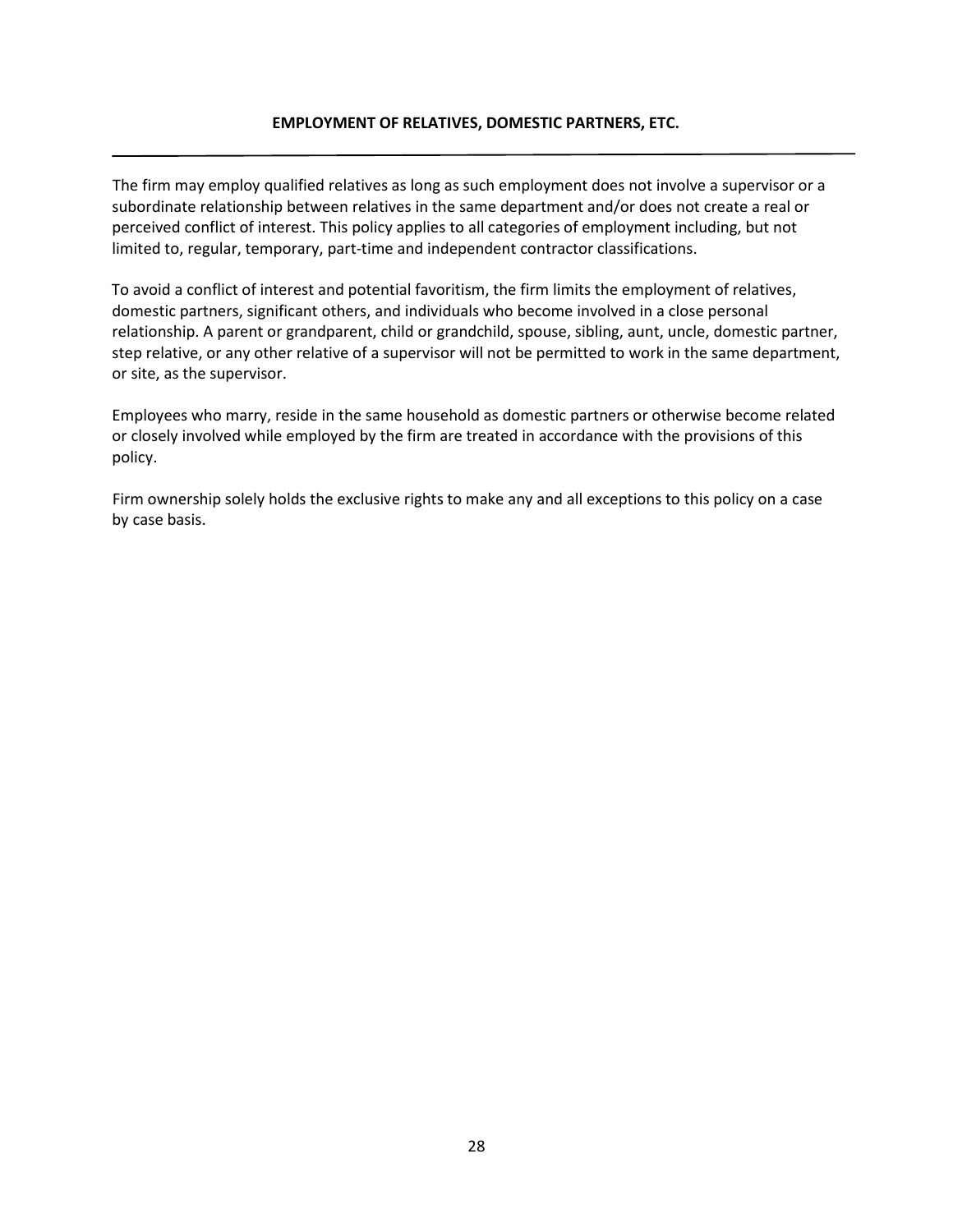<span id="page-30-0"></span>Use of alcohol, marijuana, or any controlled substance on the job adversely affects your work performance, efficiency, safety and health and the well-being of others. It can also cause potential harm to our clients, their families, businesses and financial well-being. Our workforce and workplace must be free of alcohol and illegal (under State and Federal law) substances (any drug which is not legally obtainable or is legally obtainable but has not been legally obtained). This includes marijuana, prescribed drugs not legally obtained and prescribed drugs not being used for the prescribed purposes. This requirement is based upon the fact that any measurable amount of an illegal drug can render the employee physically and/or mentally impaired. While we recognize your right to your own lifestyle, we will not accept the risk that on-the-job or off-the-job drug use and abuse by you may cause or contribute to accidents or other job performance problems.

Furthermore, the use or being under the influence of alcohol or any illegally obtained drugs, including marijuana, by you, while performing firm business or while in our facility or at a client's place of business is strictly prohibited, as such use or influence may affect the safety of co-workers, our clients, members of the public, your job performance or the safe and efficient operation of our facility. If you feel or have been informed that the use of a legal drug may present a safety risk, you are to report such drug use to your Supervisor.

In order to provide you with some guidance concerning unacceptable behavior, we strictly prohibit the following:

- Possession, use, or working under the influence of alcohol, marijuana, and/or anillegal substance on the job at the firm office or a client's place of business.
- Distribution, sale, dispensing, manufacture or purchase of illegal controlled substances or controlled substances used in an illegal way at the firm office or at a client's place of business.
- Driving a firm vehicle at any time or your personal vehicle on firm business while under the influence of alcohol, marijuana, or an illegal substance or a legally prescribeddrug.
- The use of, or working under the influence of, any controlled substance, including prescription drugs, if such use or influence affects your safety or that of your co-workers, members of the public, your job performance or the safe or efficient operation of the firm office or at a client's place of business.

If you have chemical dependencies (alcohol or drugs) we will encourage you to seek treatment and/or rehabilitation. To this end, if you desire assistance you should request a treatment or rehabilitation leave.

If you violate the above rules and standards of conduct, we may bring the matter to the attention of appropriate law enforcement authorities.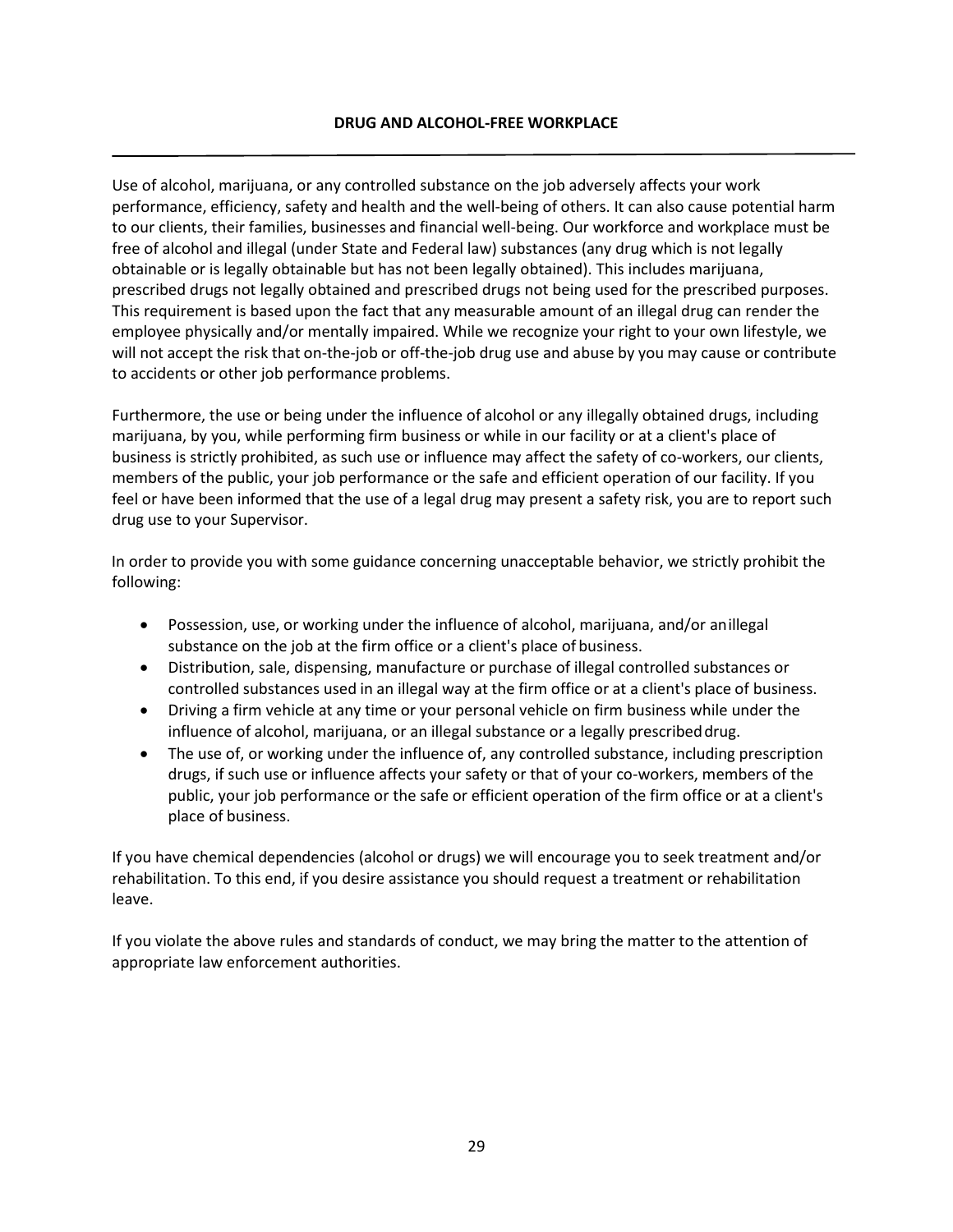## **Reasonable Suspicion Testing**

You will be tested for the presence of drugs and/or alcohol if reasonable suspicion exists to indicate that your ability to perform your work or to work safely may be impaired. Also, if there is reasonable suspicion of your possession, distribution, dispensing, manufacture of illegal drugs, or usage of alcohol or illegal drugs at the workplace or at a client's place of business, reasonable suspicion testing will be required.

If you fail the drug test and/or have alcohol present at the levels set forth by us or if you refuse or otherwise fail to comply with the required suspicion-based testing process you will be subject to immediate suspension followed by termination of employment.

Any drug test specimen that has been tampered with, is diluted or with no temperature readings will be considered a failed drug test. A failed drug test will result in immediate suspension followed by termination of employment.

#### **Medical Marijuana**

The possession of a Proposition 215 medical marijuana card will not insulate you from negative consequences for violating the provisions of this section.

#### **Recreational Marijuana**

Marijuana is still an illegal drug under federal law. The passage of Prop 64 on November 8, 2016 does not affect any aspect of this policy.

## **Off-the-Job Conduct**

Based on the judgment of management regarding the circumstances of the case, you may be referred for treatment/rehabilitation rather than subjecting you to disciplinary action for violation of this policy.

## **Rehire Following Termination for Substance Abuse**

If your employment is terminated for violation of this policy, you may be considered for rehire after one year following termination and upon providing a competent written medical opinion attesting to your full recovery from drug/alcohol abuse.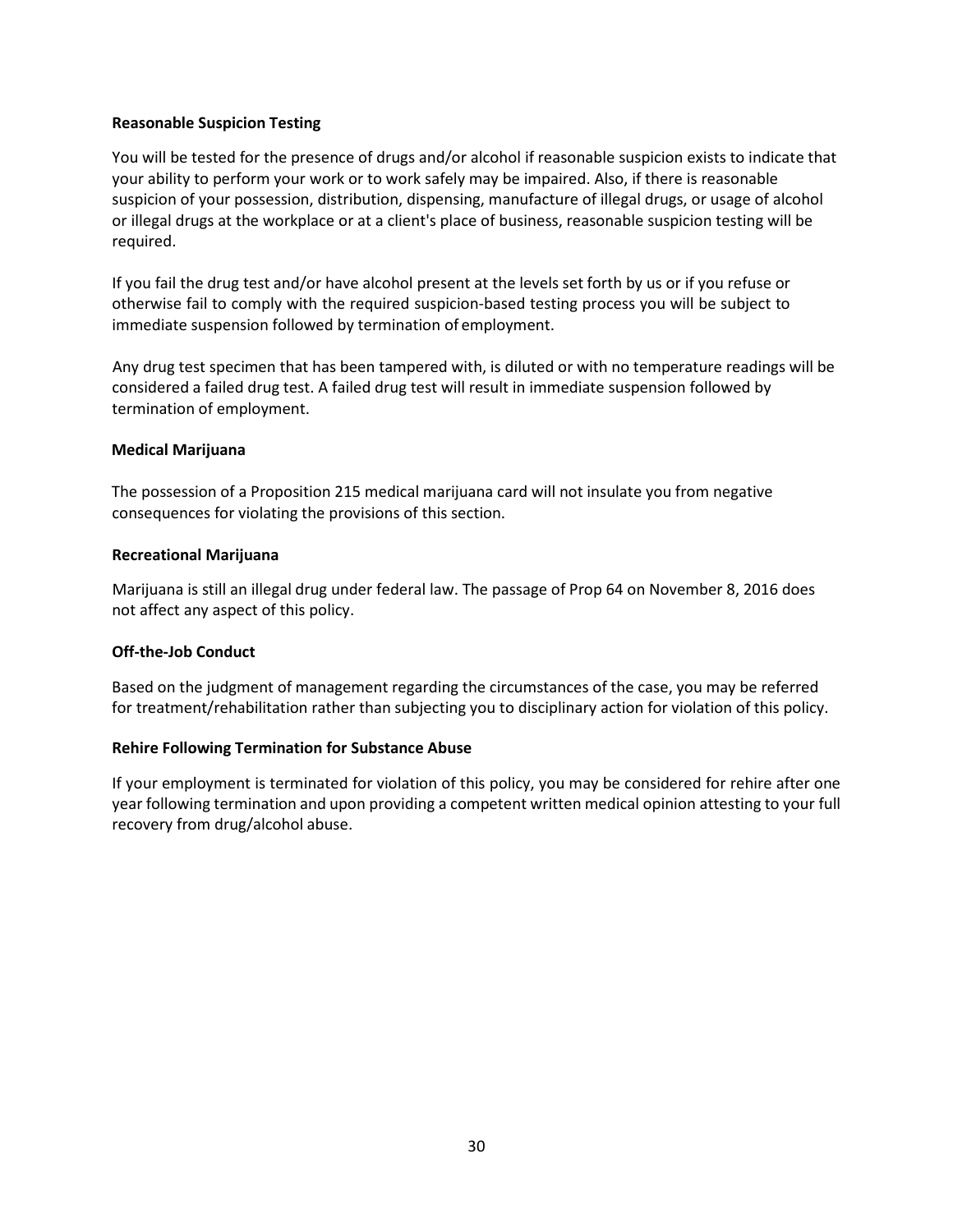<span id="page-32-0"></span>The firm offers the following benefit package for full-time employees regularly scheduled to work 30 or more hours per week:

- Health through Anthem Blue Cross (2 options)
- Dental through Delta Dental
- Vision through Vision Service Plan (VSP)
- Life Insurance through Unum

The firm covers 50 percent of the premium. This is a Section 125 premium conversion plan. There is a high deductible option for which the firm will contribute a portion to the employees' HSA. Eligibility is immediate upon hire with an open enrollment period in June. The plan documents will always be authoritative.

The firm offers a 401(k) plan through Employee Fiduciary. You are eligible for this benefit after 6 months of service from your date of hire and are considered fully vested after 3 years of service.

The firm will pay for study materials for the CPA exam, up to \$5,000. This is not required to be paid back upon separation from the firm. The firm also will pay for CPA exam fees, CPA license fees, and other reasonable costs incurred in conjunction with obtaining and maintaining your CPA license. This does not include the cost of additional college courses to meet the education requirements related to CPA licensure.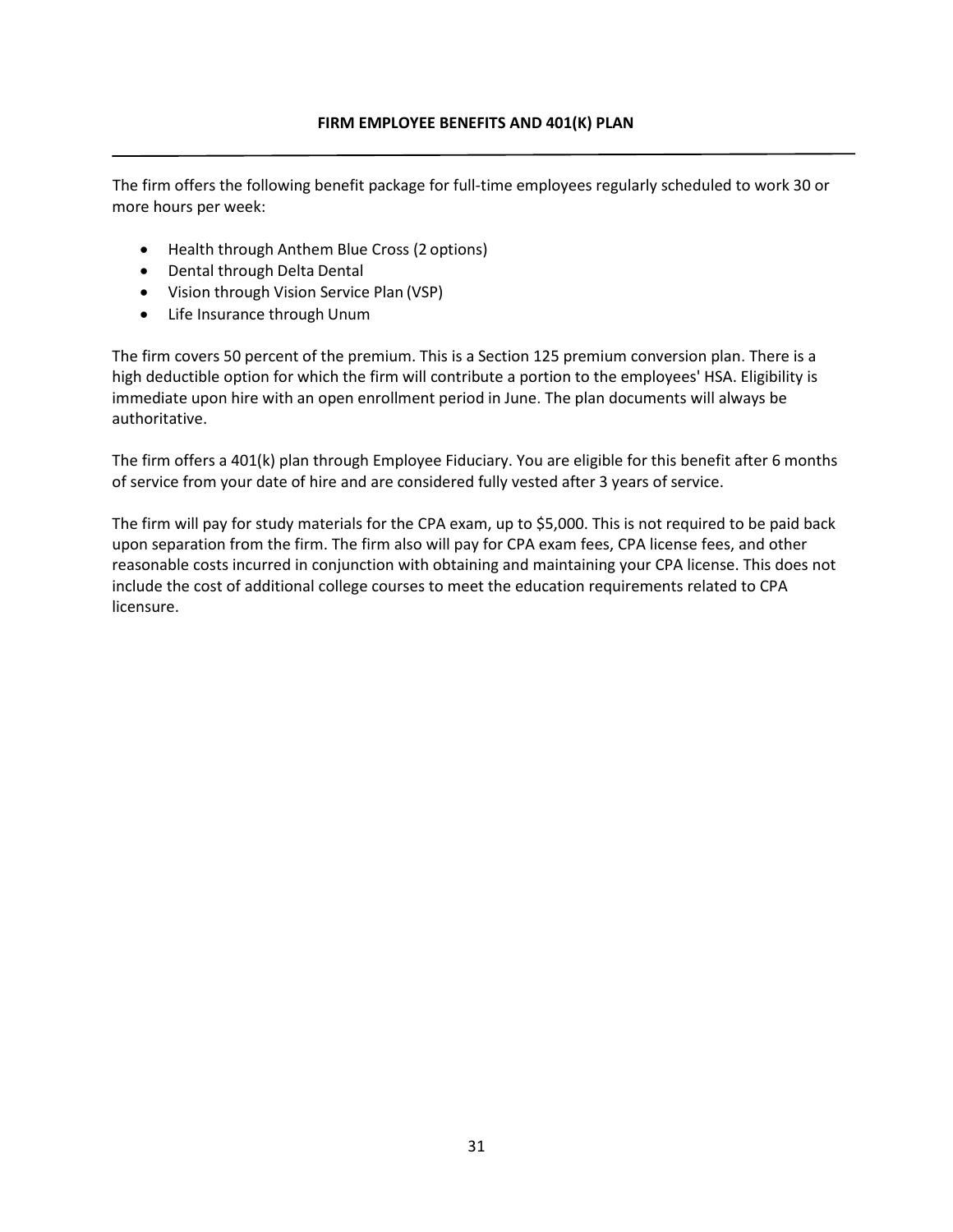The firm has a cell phone plan with Verizon that allows for employees, friends and family to be added to the plan using their own phones.

- <span id="page-33-0"></span>• Only full-time employees and their friends and family are eligible for this benefit, after the employee has been employed with the firm for six months.
- You can use your own phone. You are not required to purchase a new phone from Verizon.
- If you want to purchase and finance a new phone, the firm can finance it for you through payroll deductions equal to what the firm paid. There are no activation fees for new phones. There will be no discounts for long-term commitments and the employee will need to pay the full cost of the device. Upon separation of employment, any remaining device balance will be due.
- The firm pays for the service for the employee only. If you want to add friends and family, or another device for yourself (tablet, watch, etc.), the deduction per paycheck is \$20.00 per additional line. For example, if you add a spouse and two friends or family members, your deduction per paycheck will be \$60.00.
- Upon separation of employment, the firm will keep you and your friends and family on the plan for at least one month after separation.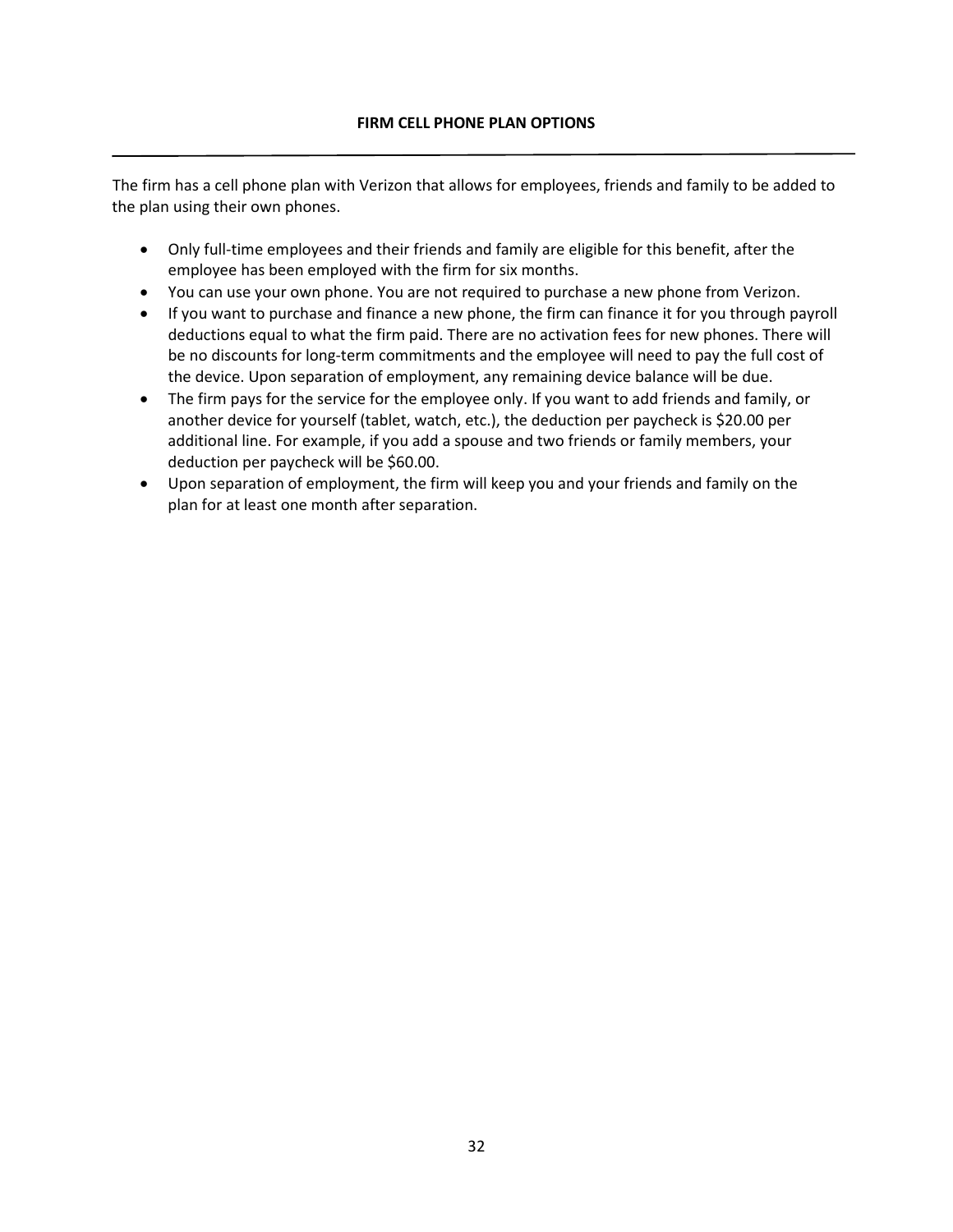# **[TERMINABLE OFFENSES](#page-34-0)**

<span id="page-34-0"></span>The firm prides itself on having a unified, healthy workforce that has the capability to serve our clients in a consistent, predictable and repeatable manner. In order to maintain this effective and safe work environment it is expected that all employees act in a professional and ethical manner at all times. Listed below are high-level causes that can lead to disciplinary action, up to and including termination:

- Bullying, threats of violence, or physical assault against firm staff orclients
- Intentional abuse of or damage to firm or client property
- Embezzlement, theft, or misuse of firm or client funds, property, orservices
- Disregard for customer service, or losing a client as a result of employeemisconduct
- Excessive absences or tardiness, as defined by firm policy
- Accessing pornographic or sexually explicit material using firm or client computers, phones, or other devices, including personal devices
- Insubordination toward a supervisor, manager, or partner

Violation of firm policies include, but are not limited to, Confidentiality, Corporate Ethics, Conflict of Interest, Internet Usage, Fraternization, Meal and Rest Period, Timekeeping, Attendance, Tardiness, and all Harassment policies

Any other intentional act that causes harm in any form, whether real or implied, can and will be reviewed by firm management for disciplinary action, up to and including termination.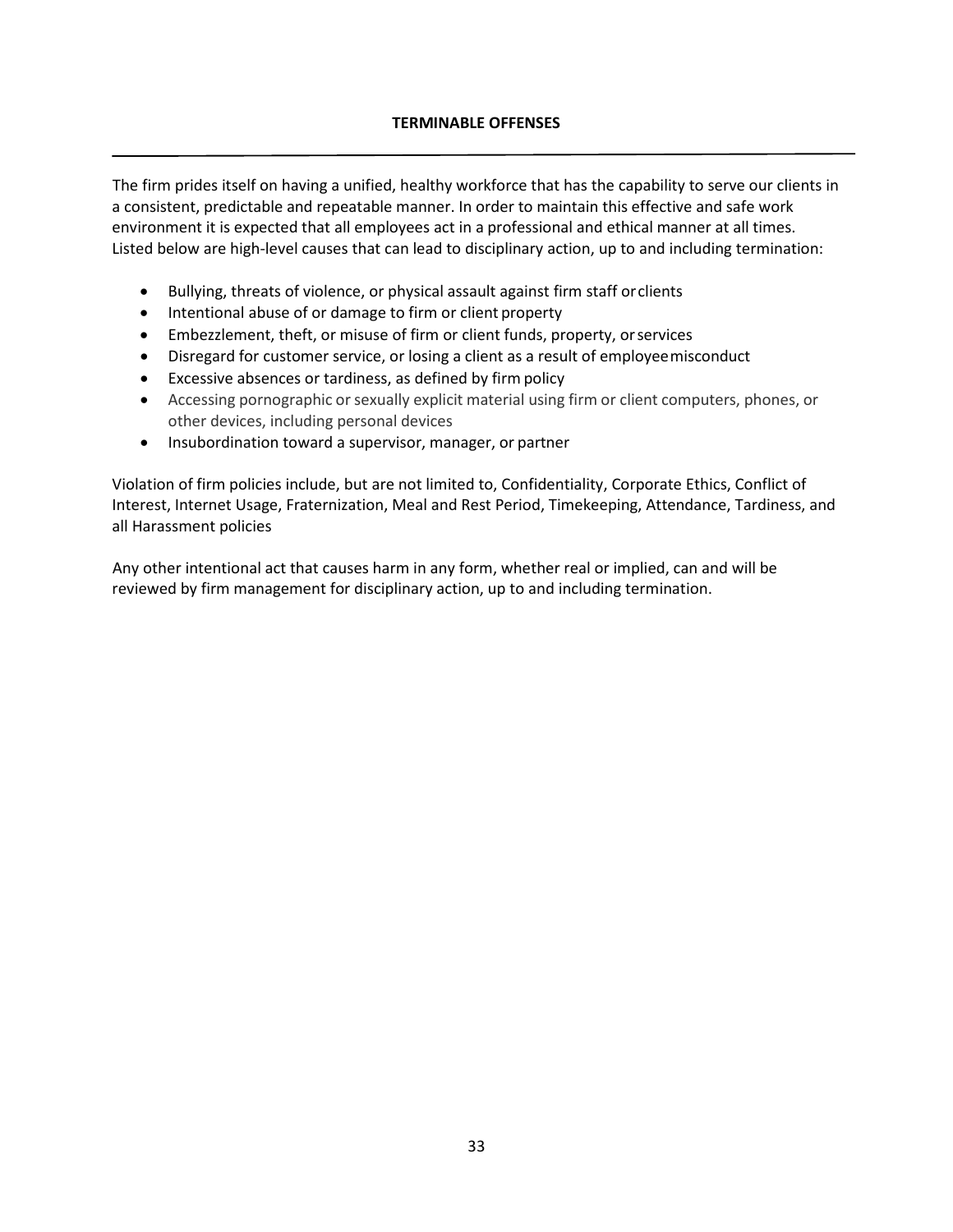#### <span id="page-35-0"></span>**Client Documents, Relations & Interactions**

- Whenever a client sends documents to the firm for processing, we should always acknowledge receipt. Whether the documents are mailed, faxed, emailed, or dropped in the drop box, a client should always receive a call or email confirming receipt.
- Sometimes clients will include notes to someone on the hard copy of documents they submit. If they do, make sure to bring that to the person's attention to it via a note in Lacerte or an email, depending on the situation. Sometimes clients ask if he got their note, and we always want him to confidently answer "yes."
- Use the document "is my work ready for review." Speed is not our priority, high quality workpapers are, and using this document is the best way to ensure you are submitting quality work.
- Get a second opinion or ask for help if you're not sure about something or would like someone to help you through a tax item you're not familiar with. It's ok to ask for help. Don't assume that someone else will catch something in review if it's not correct. We can't take that risk, and it needs to be perfect when it's marked as prepared. So, ask all your questions before it gets to the reviewer, including anything you're not sure about, and do a self-review of your own work.
- Be sure to record all your time in time & billing. If you don't record all your time, we may not realize how much you are working, which makes it difficult to assign tasks appropriately.
- In Microsoft Planner, the task assignor doesn't receive any notifications when you mark a task complete. If there is an action for someone to take after you've marked a task complete, you need to create a new planner task for that person/step, or otherwise inform them.
- As soon as you realize you are going to miss a future deadline, communicate with the person who assigned you the task, and let them know the cause for it not being completed on time. Work with that person to either see if the due date can be pushed back or if the task can be redelegated to someone else to complete it timely.
- When any correspondence is sent to the IRS or FTB, a scan of the ENTIRE communication sent must be saved in the client file. If we need to speak with the IRS or FTB, or resend anything, we'll want to reference exactly what was sent so we know exactly what they should have received. Ensure any communications sent to the IRS or FTB on behalf of clients is mailed certified and the receipt is retained in the client file.
- When performing an audit, client documents need to be returned to the client as soon as possible. We do not want to possess them for longer than we need.
- Responsiveness is a vital part to providing excellent customer service.
	- $\circ$  Callbacks within an hour, 2 hours latest unless there is a compelling reason for which the client is aware
	- o Respond to emails same day if possible and no later than 24 hours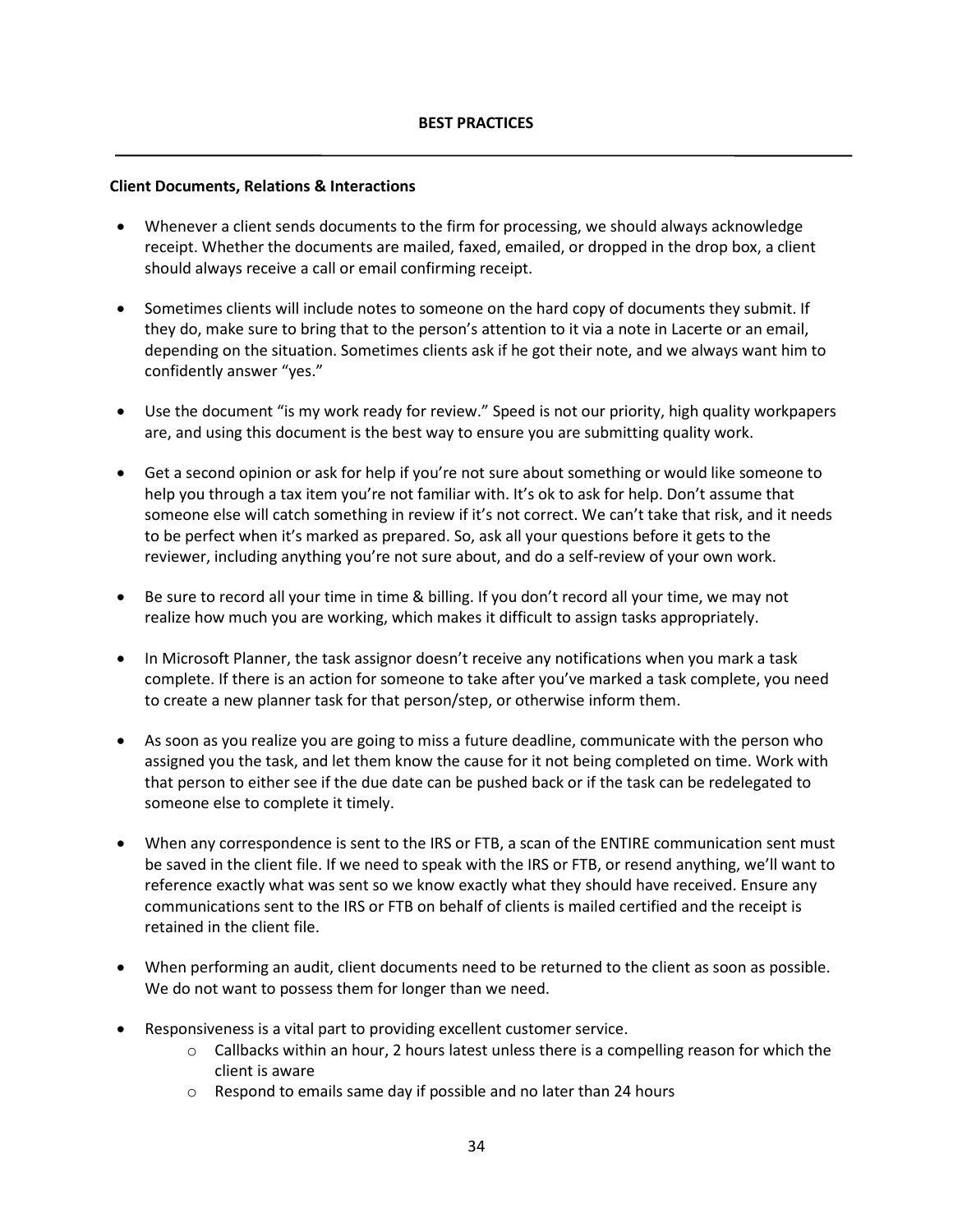- $\circ$  When clients send notices, we need to acknowledge receipt, etc. to let them know we're working on it and estimate a time that they should expect to hear from us
- o Respond to comments/accept items in Suralink in 2 days, 3 days latest
- $\circ$  If a client has to call/email to follow up on something, that is an indication that we have failed in our communication and setting proper expectations
- Personal cell phone use should be limited so as to not interfere with client service and productivity.
- Special care needs to be exercised when discarding documents with sensitive information. We will never discard clients' supporting documents, however if you print a tax return in error, or need to purge an audit report draft, it must be dropped in the shred bin. Anything that contains a client's name or more sensitive information must be dropped in the shred bin for security purposes. Anything that is considered public knowledge does not need to be shredded and can just be thrown in the trash. When in doubt, shred it.

#### **Tax Return Processing**

|                      | Before April 30 <sup>th</sup> | After April 30th                     |
|----------------------|-------------------------------|--------------------------------------|
| Returns completed by | Person assigned in Lacerte    | Tax Team                             |
| Returns already in   | N/A                           | Completed by the original preparer   |
| progress             |                               |                                      |
| <b>Tracking</b>      | Track using status in         | Use Microsoft Planner: When a        |
|                      | Lacerte                       | return is marked prepared, the       |
|                      |                               | preparer will create a new task for  |
|                      |                               | the reviewer; That way, they'll know |
|                      |                               | a return is ready for review         |

- Please have the prior year screen up along with the current year when working on a return in Lacerte. Any screen that has information entered will be bold in the contents section and will have a tab at the bottom. Check them ALL to the current year input screens to see if we should update them. If you're not sure, please ask someone.
- If you are preparing a return, you are automatically invited to any tax meeting with that client. When scheduling appointments, please add the preparer to the meeting invitation.
- Our goal is three days to take a tax return from "information received" to "pending authorization." We know that won't work for many clients, but if it's a relatively straight-forward return and we're not missing any information, three days continues to be our goal.

## **Technology**

• We have three different Wifi networks. 1) *LingerPRIV* should only be used by firm-owned devices with antivirus software installed, such as our laptops. This network has access to our server, so we don't want to connect to it with our personal devices or anything that's not registered with Sebastian. 2) *Linger-Staff* can be used for our cell phones and other personal devices. This network does not have access to our server but will allow other services, such as streaming music to the office speaker and conference room tv. The office speakers and TVs are on this network. 3) *LPS-Guest* is the network we can give to any client. This one is locked down and not connected to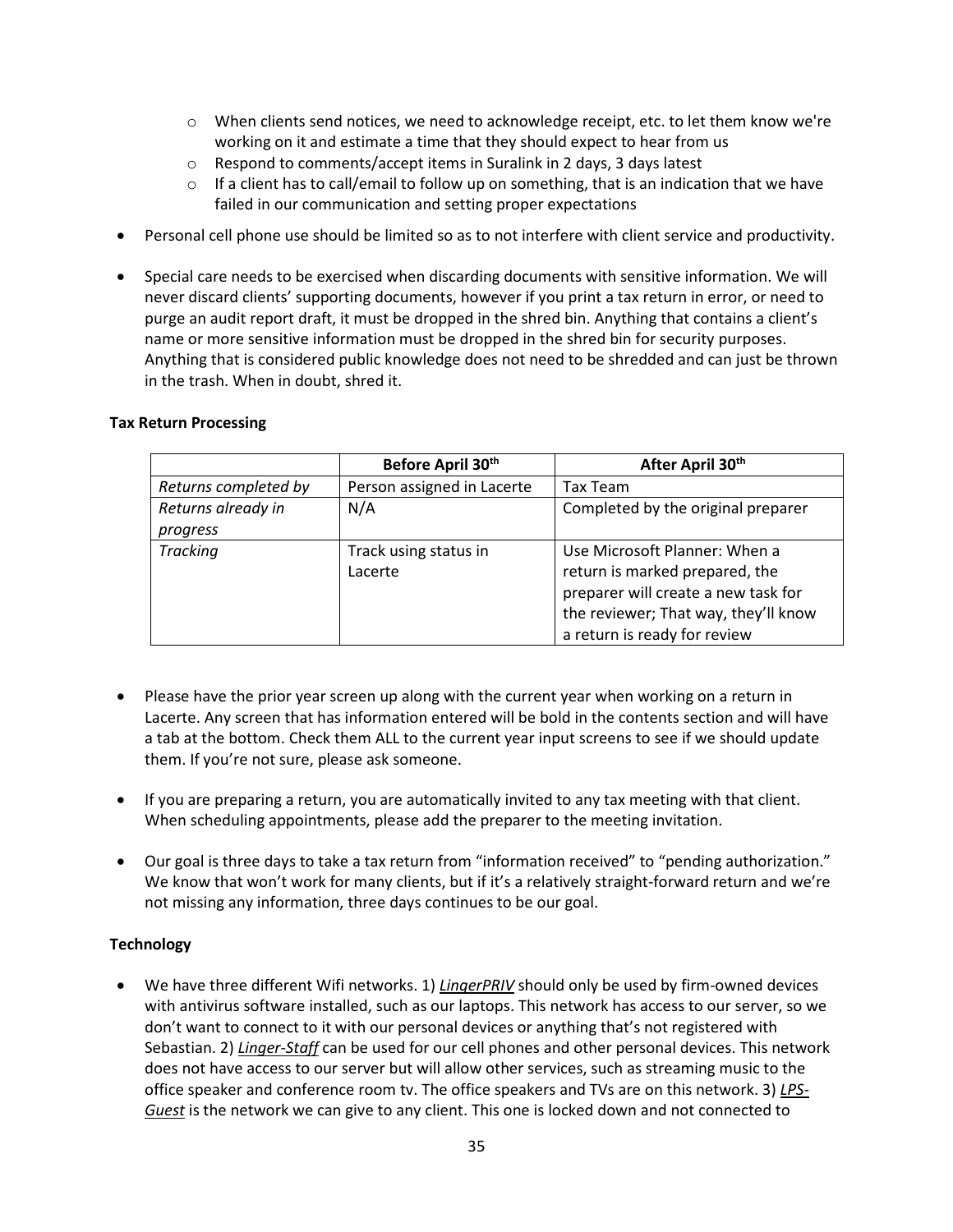anything else in the office. We had a client connect to this network in the past with a computer full of viruses and it didn't impact us. Sebastian let us know and we in turn let the client know about their computer as a courtesy.

- Ensure RingCentral cell phone app settings are set so that the default outbound caller ID is the main company line, not your direct extension. We've set the office hours on our phone system to be from 8:00am to 5:30pm. During the day they'll ring our devices through the app, but after 5:30pm the calls will only ring the phones at the office.
- ShareFile is used for sending any documents via email, which contain sensitive information. Please use your best judgment for when to use ShareFile. Some items like school audit reports are public information, for which it's fine to send just as an email attachment. Ask yourself what the consequences would be if the email attachment got into the wrong hands, and have that guide you on whether or not to use ShareFile. When in doubt, use it. Your default ShareFile settings should be as follows.

# Security

To access attachments, require recipients to:

- Enter a name and email address
- $\bigcirc$  Sign in
- O Neither Allow anonymous access

| Files and links expire after: a month |              | $\check{ }$ |
|---------------------------------------|--------------|-------------|
| Accesses per user: unlimited          | $\checkmark$ |             |

- Ensure you are scanning in the right direction and using OCR (optical character recognition) so the documents will be searchable. The OCR should flip pages to be the right orientation, but won't do that for handwritten pages, etc., so we need to feed them in the right direction.
- Scanning Tips:
	- o How to scan documents with post-it notes attached
		- 1. Click start menu
		- 2. Search for Canon imageFORMULA Driver Setting Tool
		- 3. Click "Open" or "Run as administrator"
		- 4. Click on the "Control" tab, then click "Settings…" for the Driver
		- 5. Check the "Change default settings" box and click "Settings…"
		- 6. Click on the "Feeding" tab, then uncheck the "Detect by Ultrasonic" box
	- o How to scan long documents
		- 1. Click start menu
		- 2. Search for Canon imageFORMULA Utility
		- 3. Click on the Canon Scanner and then Properties
		- 4. Change from Standard to Long Document mode 1,000 is about 39 inches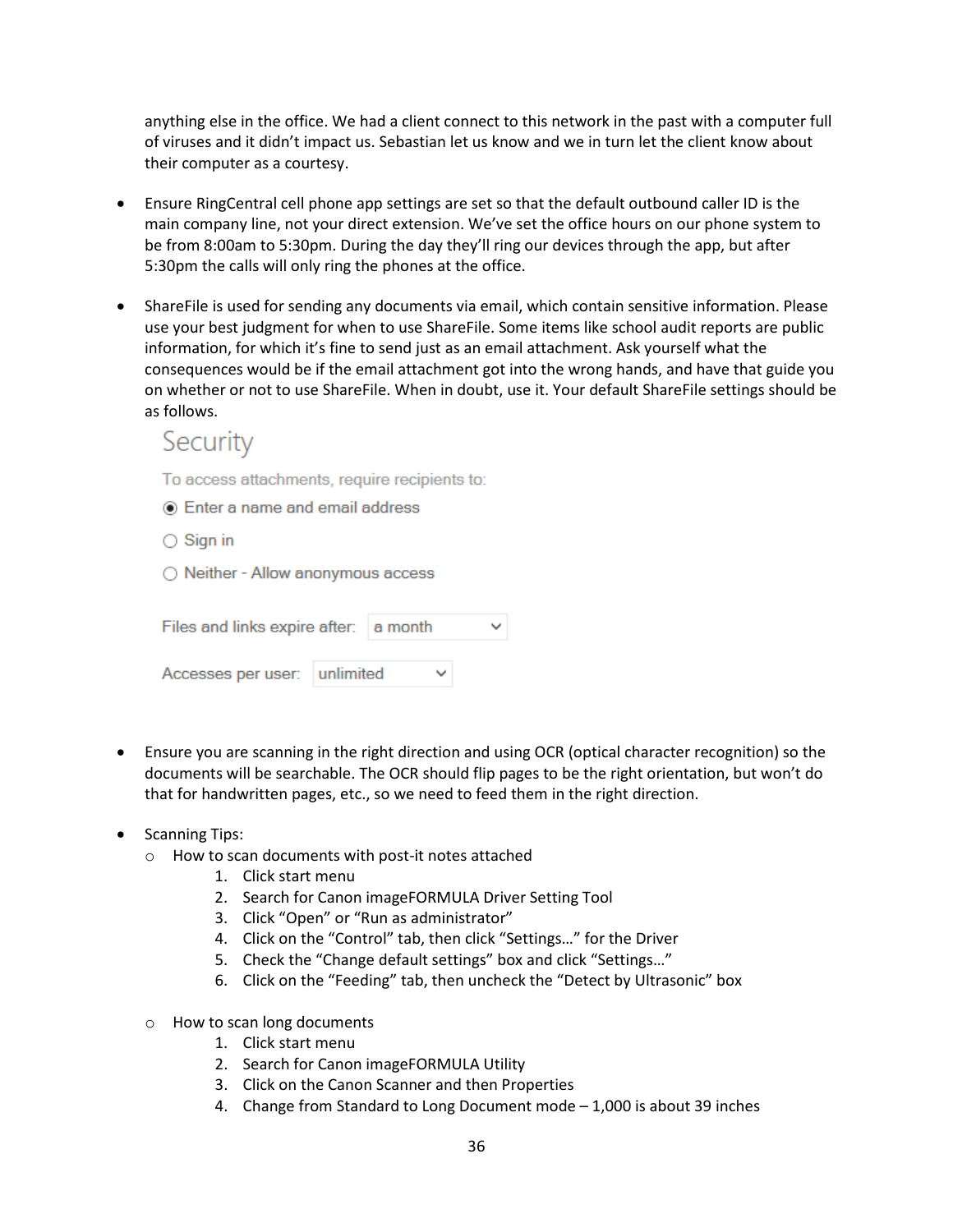- When your PTO requests are approved, please double-check that they are added to the calendar. It should be automatic, but sometimes they get missed and we'll need to add it manually.
- We don't mind if you let your computer save your passwords, except for one. Please DON'T have your laptop remember your password to log into your desktop at work (remote session). One of the security measures we take is that nothing is stored on your laptop. If your laptop is ever lost or stolen, there should be no saved passwords on it. That means you'll need to type your password each time you establish a remote desktop session.